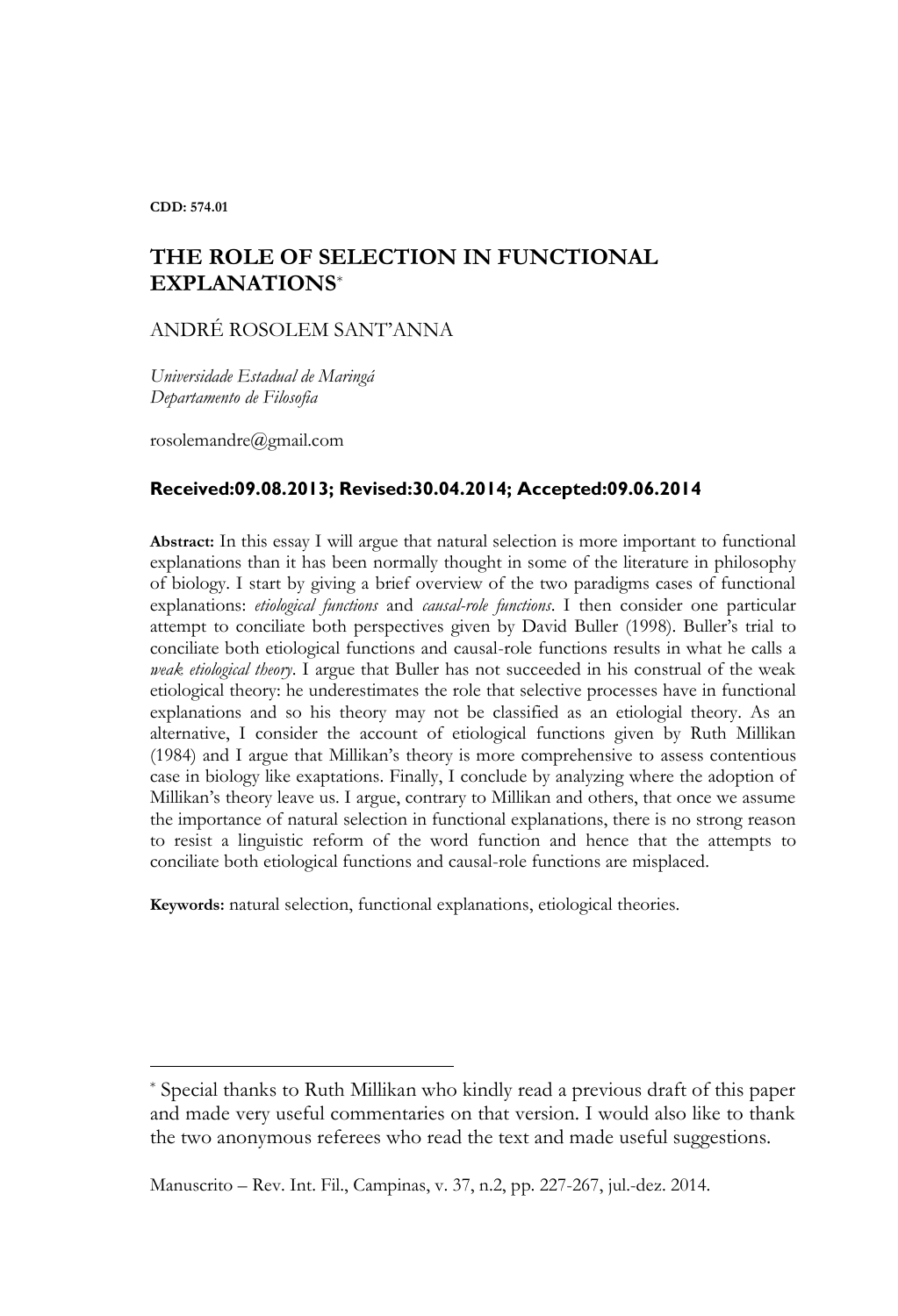### **INTRODUCTION**

The attribution of functional explanations in science has been the subject of much philosophical debate in the last forty years. Two main conceptions of function are taken to cover distinct explanatory projects by some philosophers (see, e.g., Godfrey-Smith 1993). On the one hand, there is the etiological conception of function formulated by Larry Wright (1973) in which functional explanations are taken to be explanations that make essential reference to the history of the object which is the target of explanation. On the other hand, there is the causal-role functional analysis proposed by Robert Cummins (1975) in which he emphasizes the importance of employing a top-down strategy in functional explanations. In other words, the function ascribed to a complex system S must be explained in terms of the functions executed by the subsystems  $(s_1, s_2, s_3, \text{etc.})$  that form S.

David Buller (1998) has argued that a conciliation between these two explanatory projects may be given. Buller draws a distinction between the various positions taken on the literature about etiological functions: he speaks of differences of commitment in what he calls 'strong etiological theory' and 'weak etiological theory'. For Buller, the strong theory defenders commit themselves to a sort of restriction given by the fact that this theory entails that there must be selection for a trait in order for it to have a function. It is with the degree of commitment of functional explanations to selective processes that I will be concerned in this paper.

In section I I will provide an overview of the conceptions of functions discussed in the recent literature, pointing out to their main commitments and what should be satisfied in order to give a proper explanation following each strategy.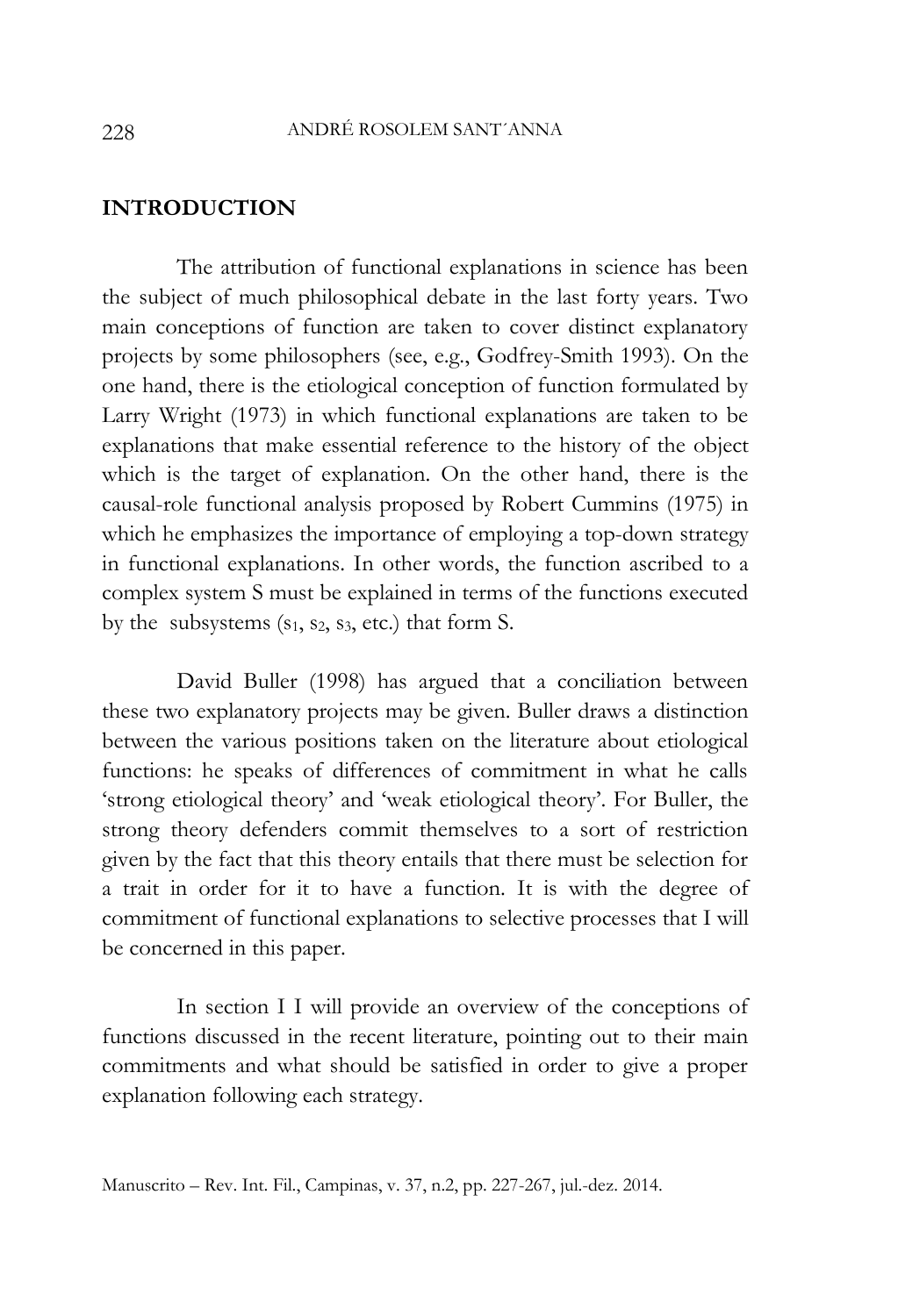In section II I will present Buller's proposal to conciliate both conceptions of function and we shall look with more detail at what is intended in Buller's commitment to the weak etiological theory.

In section III I will analyze the consequences of Buller's assumptions at greater detail. I will argue that the weak etiological theory as presented by Buller does not satisfy one of the core concerns of the etiological theory because it fails to recognize the importance of selection in functional explanations, which prevents one from drawing the essential distinction of functions and mere effects.

In section IV we will look at some conceptual tools that will allow us to provide a defense of the strong etiological theory. I will suggest, contrary to what other authors have supposed, that the ambiguity between both notions of functions is only an apparent ambiguity and that boundary cases such as spandrels or swampmen should be reconsidered in light of the strong etiological theory of functions. For this, I shall give a brief discussion of the controversy of the concept of 'exaptation' in biology and show how it relates to the discussion of function presented here.

# **I. ETIOLOGIAL FUNCTIONS AND CAUSAL-ROLE FUNCTIONS**

The talk of functions in scientific explanations has been the motive of a heated debate in the 1990's. Polarized by two opposed conceptions of functional explanations, the debate has lurked around the possibility of giving a unified account of both these theories. In this section I consider each theory in turn and I dedicate most of the discussion to criticize a particular trial of conciliation given by David Buller (1998).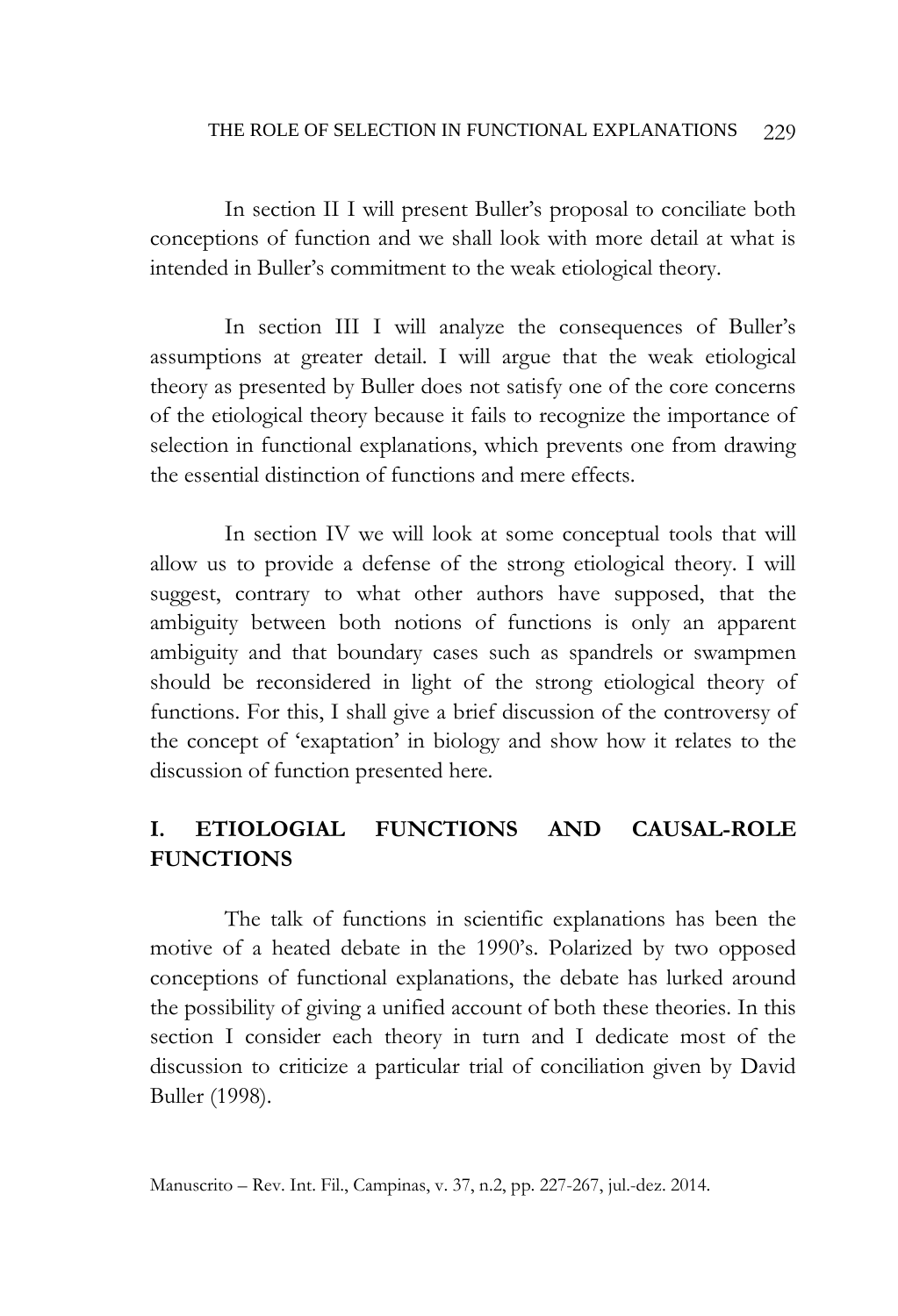### **Etiological functions**

Etiological functions were first developed by Larry Wright (1973). Wright believed that functional explanations were a response to 'why' questions such that when one proposes a functional explanation, one is bringing about some prior factors about an object *A* to explain a certain aspect *b* of *A*.

This is best illustrated in biological cases. When we take a fairly simplified textbook account of the function of hearts, we come to something like the following sentence: the function of hearts is to pump blood. Many empirical and theoretical considerations could be drawn from this sentence, but what matters for us is that it is a straightforward answer to an important why question: when we say that the function of hearts is to pump blood, we are saying that to pump blood is the motive *because* of which hearts exist. As Wright himself puts it:

The function of X is Z *means:*

(a) X is there because it does Z (b) *Z* is a consequence (or result) of X's being there. (Wright 1973, p. 161)

So, according to Wright's assumptions, explaining why X exists makes an explicit reference to what it does (and, implicitly, to why it does that) only insofar as this effect Z is also explainable because X in fact exists. The two sentences formulated by Wright can be considered the two main conditions for a thing to be functional according to the etiological theory of functions. As a matter of fact, they set two important explanatory agenda attributed to etiological theories: a functional explanation following these two criteria allows us to explain *why* a thing exists (Wright's condition 'a') and *why* it does what it does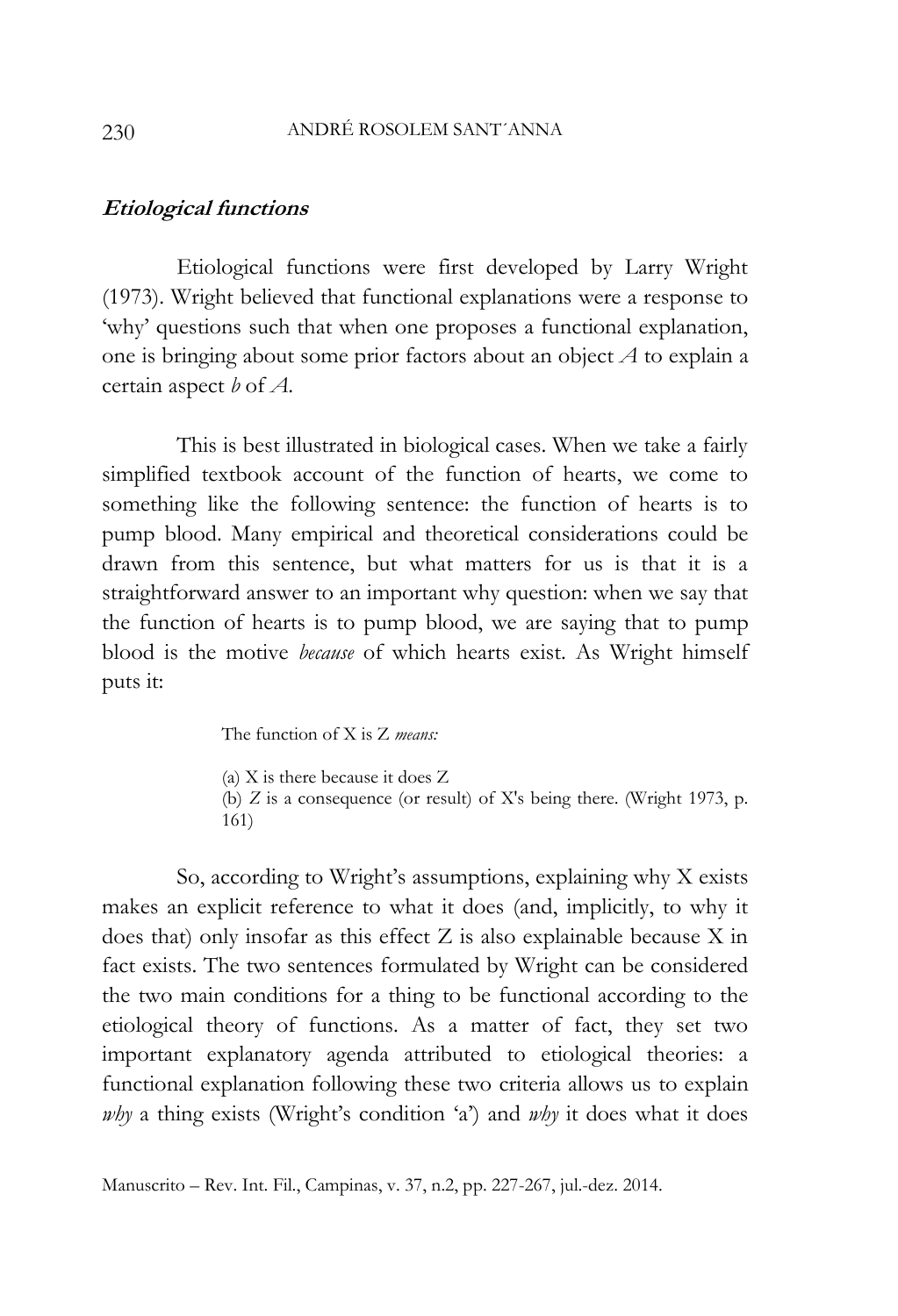(Wright's condition 'b'), that is, it makes clear that to do Y is rather a *function* than a mere *effect* of X.

## **Causal-role functions**

 $\overline{a}$ 

Causal-role functions, contrary to etiological functions, are not constrained to prior facts about the object of explanation. It rather places the burden of the functional explanation on what an object X does actually. To see this more clearly, imagine that for some crazy reason we started to use forks as bookmarkers. It seems intuitive to say that in this strange case forks can be said to *function* as bookmarkers, but there is indeed no prior fact at forks history that explain why they came to have that function<sup>1</sup>.

Cases in which we employ functional ascriptions of this sort were thoroughly described by Robert Cummins (1975). According to Cummins, functional explanations are intended to show how a particular object or biological trait does the task it actually does or would supposedly do in case it were properly displayed in certain conditions. For Cummins, explaining the function of a biological trait is not a matter of looking at its evolutionary history and telling how it came to have that function. Saying that the function of the heart is to pump blood because it was selected for that function is not a proper functional explanation in Cummins' approach. Rather, Cummins believes that a functional explanation must explain how hearts can perform their tasks, that is, how they can circulate blood.

<sup>1</sup> Consider Wright's (1973) assumption (a) and (b). We could not construe an etiological explanation in this case because to mark pages on a book *is not* the motive why forks exist.

Manuscrito – Rev. Int. Fil., Campinas, v. 37, n.2, pp. 227-267, jul.-dez. 2014.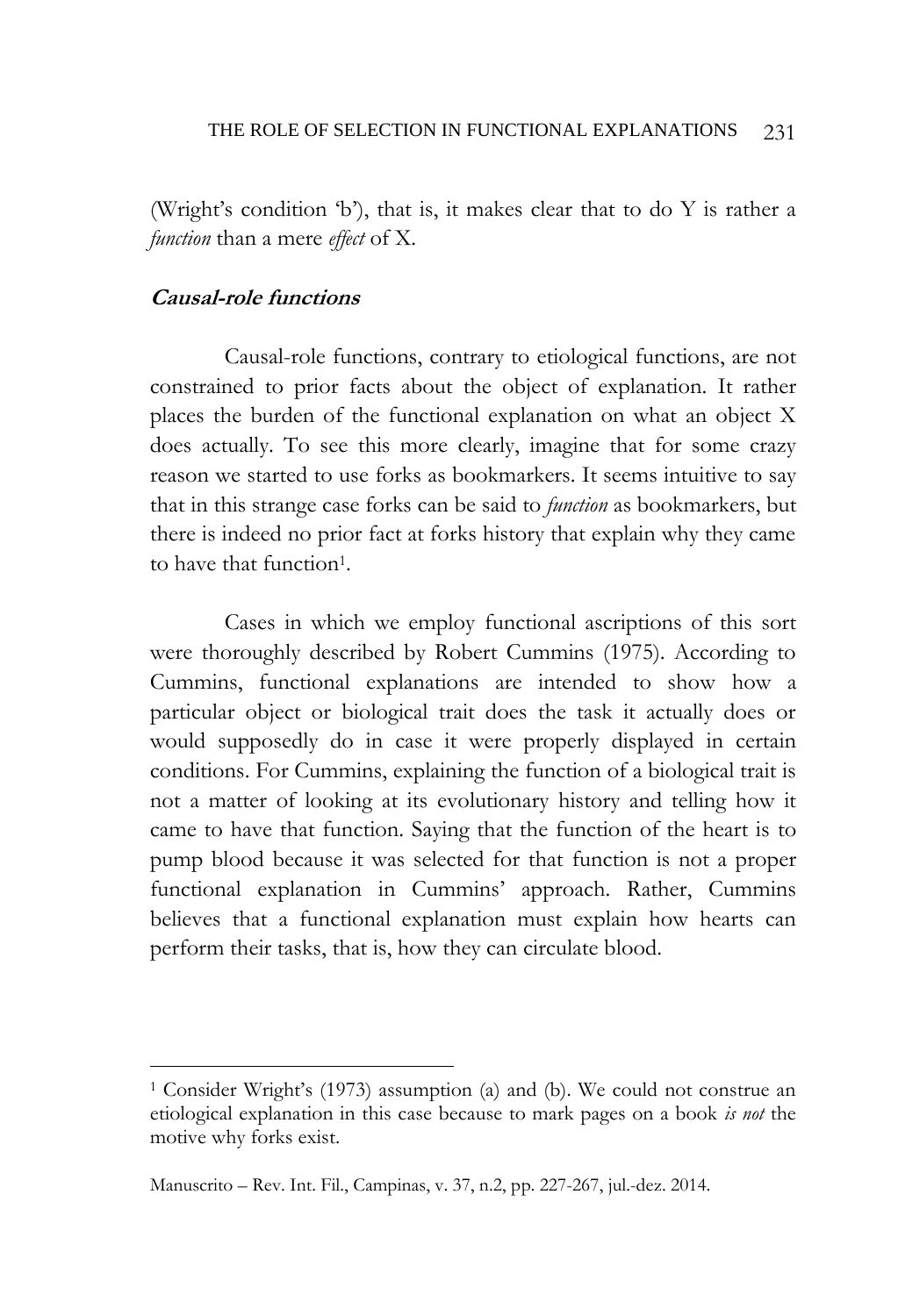So, causal–role functional explanations (often referred to as Cummins functional explanations) are not concerned with whether hearts circulated blood before in their history. All we need to know is that they do circulate blood now and this is enough to ascribe them a function. At this point, though, it seems reasonable to ask: how is such an explanation possible, that is, how do we explain the fact that hearts circulate blood?

This question is addressed by Cummins (1975) and the answer to this is what settle the title of his paper. In other words, in order to explain how hearts can circulate blood (or, more broadly, how *X* can perform *Y*) we need to employ a *functional analysis* of a system (in this case, the heart). Functional analysis, often referred to as top-down approaches or decomposition strategies, are very common in artificial intelligence and physiology, so I will give it a very brief discussion. When we want to explain how a complex system *S* that realizes a function *Y* can do so, we can decompose the complex task that is *Y* into the work done by the subsystems of *S*. The work done by *S* is thus analyzed by means of the work of its subparts  $(s_1, s_2, s_3, \ldots, s_n)$  and hence the complex job of doing *Y* can be explained by the operation of small parts, which in turn realize simpler jobs than *S*. To make the point more vividly, it is worth quoting Cummins here:

> Production [Cummins is referring here to assembly-line production] is broken down into a number of distinct tasks**.** Each point on the line is responsible for a certain task, and it is the function of the workers/machines at that point to complete that task. If the line has the capacity to produce the product, it has it in virtue of the fact that the workers/machines have the capacities to perform their designated tasks, and in virtue of the fact that when these tasks are performed in a certain organized way – according to a certain program – the finished product results. Here we can explain the line's capacity to produce the product – i.e., explain how it is able to produce the product – by appeal to certain capacities of the workers/machines and their organization into an assembly line. (Cummins 1975, p. 760)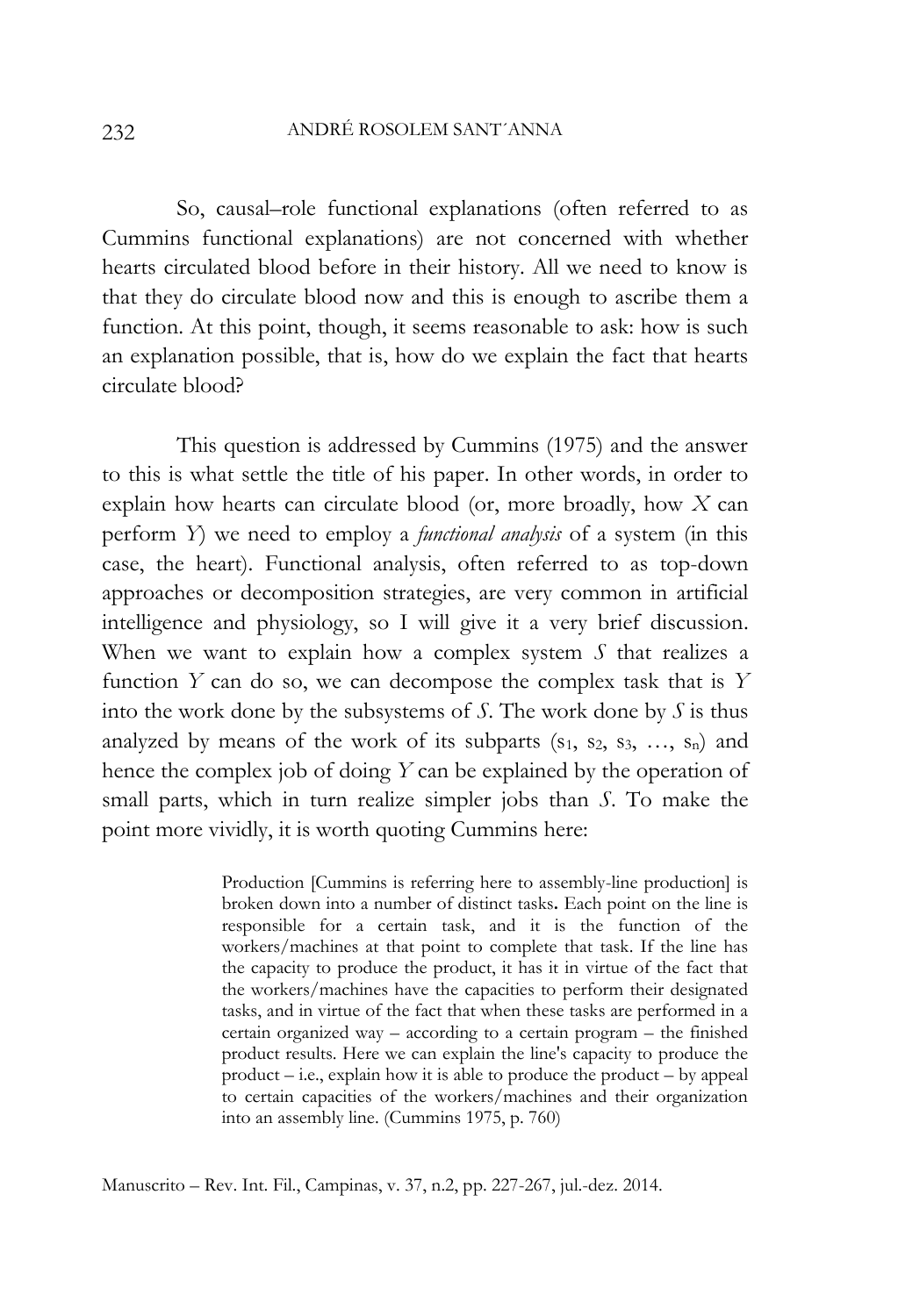These are the two conceptios of functions that I will be concerned with in this paper. I now turn to Buller's (1998) proposal to provide a unified account of functions and I try to show that he has not succeeded in his task.

## **II. THE CONSENSUAL USE OF FUNCTIONS AND THE 'WEAK' ETIOLOGICAL THEORY**

Our considerations in the last section seem to indicate that there are two distinct concepts of functions recognized in the literature. Apparently, both serve specific explanatory projects. On the one hand, the etiological theory focuses mainly on the history of selection of a device whereas the Cummins' functions are concerned with the actual and dispositional capacities of that device. Some philosophers have argued that we can find a consensual use of these two notions<sup>2</sup>, which seems to contrast with what we have described so far.

One of these unification proposals is that defended by David Buller (1998). Buller has proposed that what we call under the univocal label of 'etiological theories' are theories that not necessarily make the same theoretical commitments. According to Buller, there are two types

<sup>2</sup> This is the case of Kitcher (1993), Griffiths (1993) and Buller (1998), for example. I will examine Buller's proposal in this section. For opposite positions in the subject, see Godfrey-Smith (1993), Millikan (1989a, 2002). Godfrey-Smith recognizes that both concepts of function serve different explanatory purposes and that a unified account would not help in this case. Millikan, on the other hand, thinks that almost all the cases (in biology) where we apply Cummins' function can be equally done with her notion of 'proper functions', which is a version of the etiological theory. For more on this, see section IV.

Manuscrito – Rev. Int. Fil., Campinas, v. 37, n.2, pp. 227-267, jul.-dez. 2014.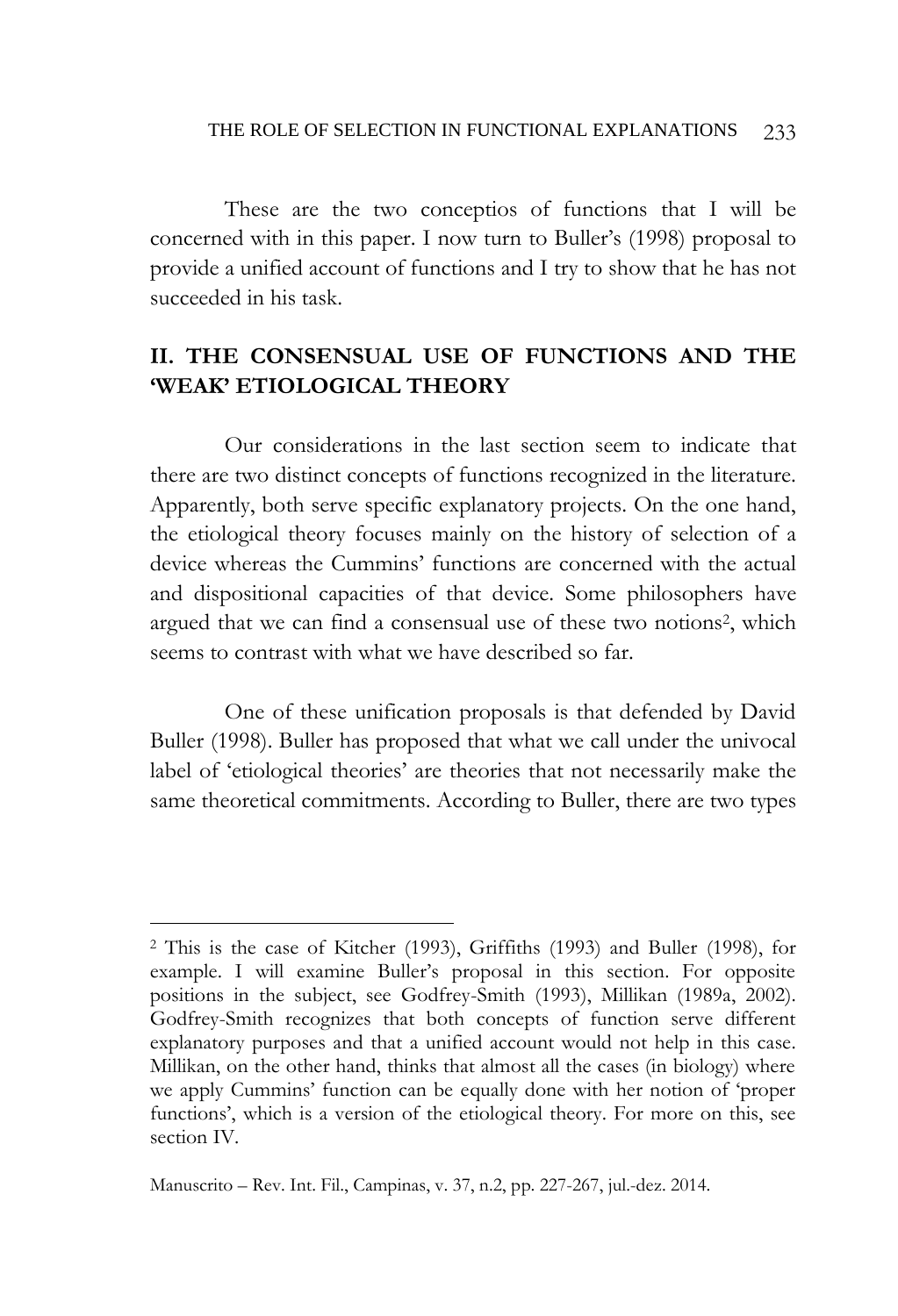of etiological theories, namely, *strong etiological theories* and *weak etiological theories*<sup>3</sup> .

The main difference in both theories regards the importance given to the selection in determining the functional status of a device or a trait<sup>4</sup> . To understand this, consider a hypothetical case suggested by Buller (1998, p. 512). Imagine that a trait *T* plays a certain causal role in some biological process, say gamete production, to use Buller's example. For reasons not important to our discussion, consider that one of these assertions could be true in that environment: (a) mutations never occurred in this population or (b) the mutation in traits *T* occurred in that population, but it was not among individual in the same selective environment. In this context, if the trait *T* plays a causal role *C* that contributes to the gamete production, then playing *C* will increase the individuals' fitness by augmenting its capacity to produce gametes and hence increasing reproduction rates. Consequently, as long as *T* contributes to the surviving of an organism *O*, this trait should be maintained in subsequent generations. Intuitively, we could say that playing *C* might be said to be the function of *T* since it contributes to the survival of *O*.

Note that there must not have been selection is this environment since (i) there was no mutation and thus no difference among  $T$ , or  $(ii)$  there were mutations, but they did not occur among individuals in the same selective environment. In other words, as Buller points out, there may not be selection of trait unless (a) *T* varies among a population, and (b) this variation happens within a common selective

<sup>3</sup> Hereafter 'strong theory' and 'weak theory'.

<sup>4</sup> Given that Buller's discussion is concerned with biological cases, from now on I will restrict the analysis to biological cases and hence natural selection.

Manuscrito – Rev. Int. Fil., Campinas, v. 37, n.2, pp. 227-267, jul.-dez. 2014.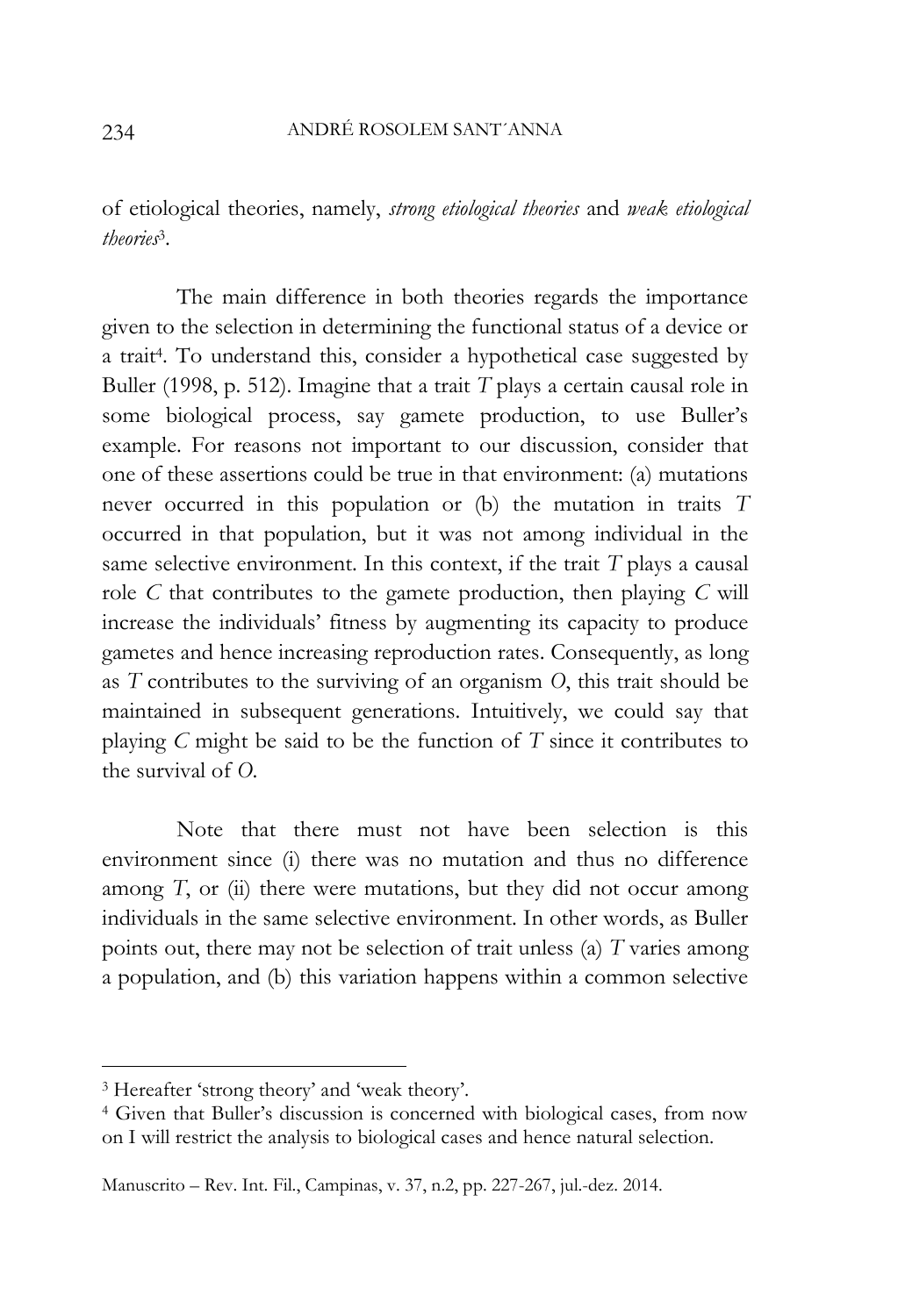#### THE ROLE OF SELECTION IN FUNCTIONAL EXPLANATIONS 235

environment (Buller 1998, p. 508). Therefore, we might be in a position to conclude that selection is not necessary for a trait to be functional.

Buller claims that his theory is an etiological one, but this last conclusion seems to be at odds with one of the claims made in our earlier considerations of etiological theories, since this indicates that the essential role selection was supposed to play in determining the function of a trait is not so essential after all. If what we saw in section I about etiological theories is correct, then one tension that arises here regards the fact that the statement that selection is not a necessary condition for a functional ascription is not sufficient to provide a legitimate etiological theory. So, how are we going to reformulate the definition of etiological theory gave in section (if that is possible) in order to accommodate this new conclusion?

In fact, it makes sense to talk about *weakening* the requisites to consider a trait functional in the light of the hypothetical case presented above. But, again, one might question, how are we going to do that?

To answer this, let's consider Buller's hypothetical example with more detail. The trait *T* responsible for playing a causal role *C* that benefits gamete reproduction clearly increases the fitness of an organism, and thereby it is a beneficial trait. Also, if there is an increase in fitness, there is an equally increase in the survival rate of these organisms, which in turn will enable them to leave more offspring. Consequently, individuals in that population will have a higher probability to develop the trait *T* in such a way that *T* will be likely transmitted over the subsequent generations. These considerations seem to indicate two main points essential for a functional ascription to *T* on this particular case: first, *T* must contribute to the organism's survival and hence it must increase its *fitness*. Second, *T* must also be transmitted over the generations, or, in other words, it must be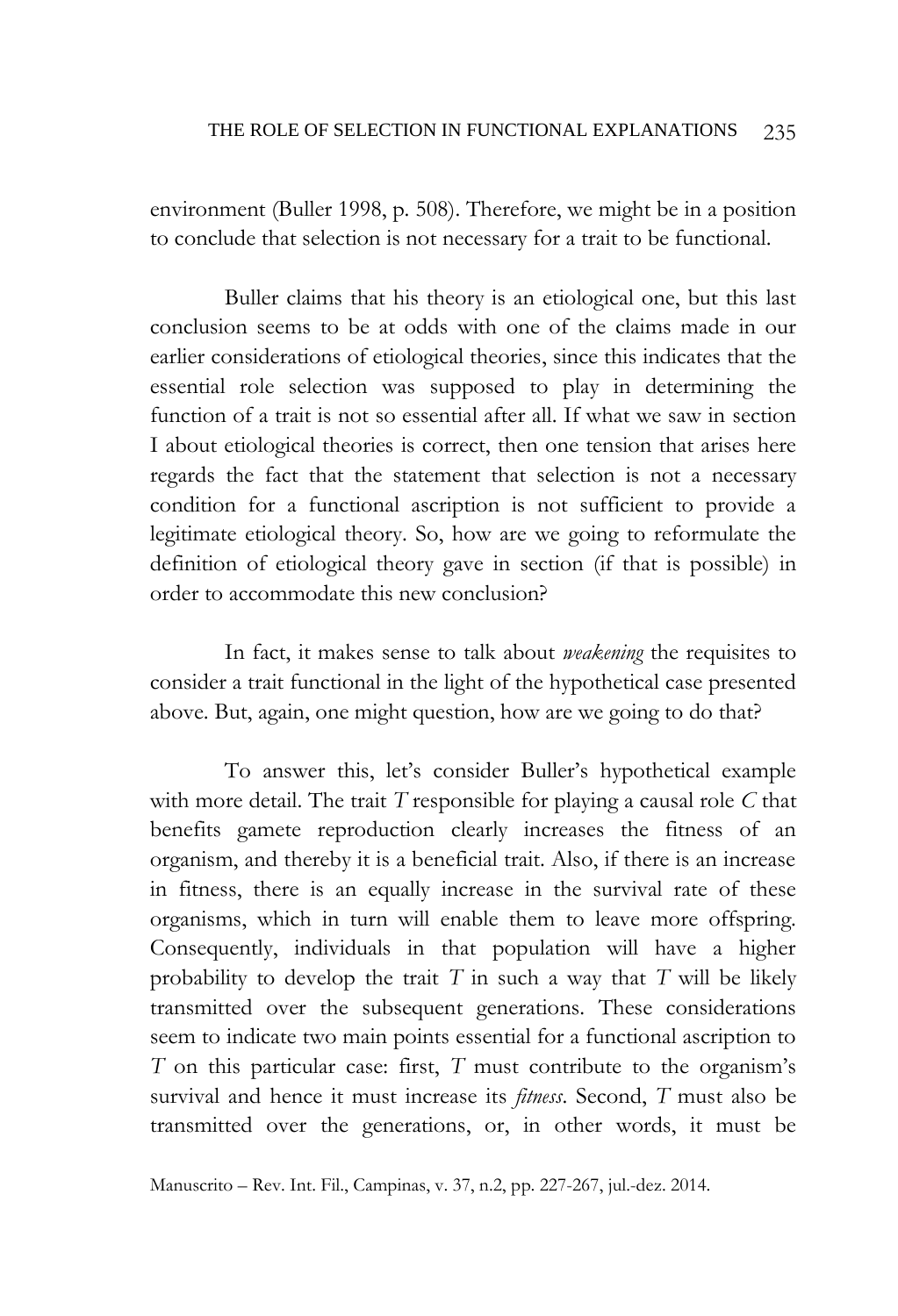*hereditary*. These two conditions are, according to Buller, the common assumptions made by both weak and strong etiological theories<sup>5</sup>. But, as one might have already noted, there is more to be said about the gamete production case than conditions (a) and (b) above. So, Buller proposes, following these considerations, that for a trait to be functional it (c) must contribute to the organism fitness, (d) must also be hereditary, but (e) it need not have been selected to perform a particular function. In Buller's words:

> A current token of a trait *T* in an organism *O* has the function of producing an effect of type *E* just in case past tokens of *T* contributed to the fitness of *O's* ancestors by producing *E*, and thereby causally contributed to the reproduction of *Ts* in *O's* lineage. (Buller 1998, p. 507)

This is Buller's *weak etiological theory*. At this point, though, one might be wondering how such thing as an increase in fitness can happen if there is no selection to measure it. That is, how can a trait be said to contribute for an organism survival if there was no variation of it among individuals in a common selective environment? How are we going to determine that this trait in fact contributed for an organism success in the environment in which it is inserted?

effects of type E, and

(ET2) T must be hereditary.

<sup>5</sup> "Both theories entail that a trait *T* has the function of producing an effect of type *E* in an organism *O* only if *T* satisfies the following two conditions: (ET1) T must have contributed to the fitness of O's ancestors by producing

Since both theories are committed to these two conditions, I will take them to represent the essential commitment of the etiological theory." (Buller 1998, p. 511)

Manuscrito – Rev. Int. Fil., Campinas, v. 37, n.2, pp. 227-267, jul.-dez. 2014.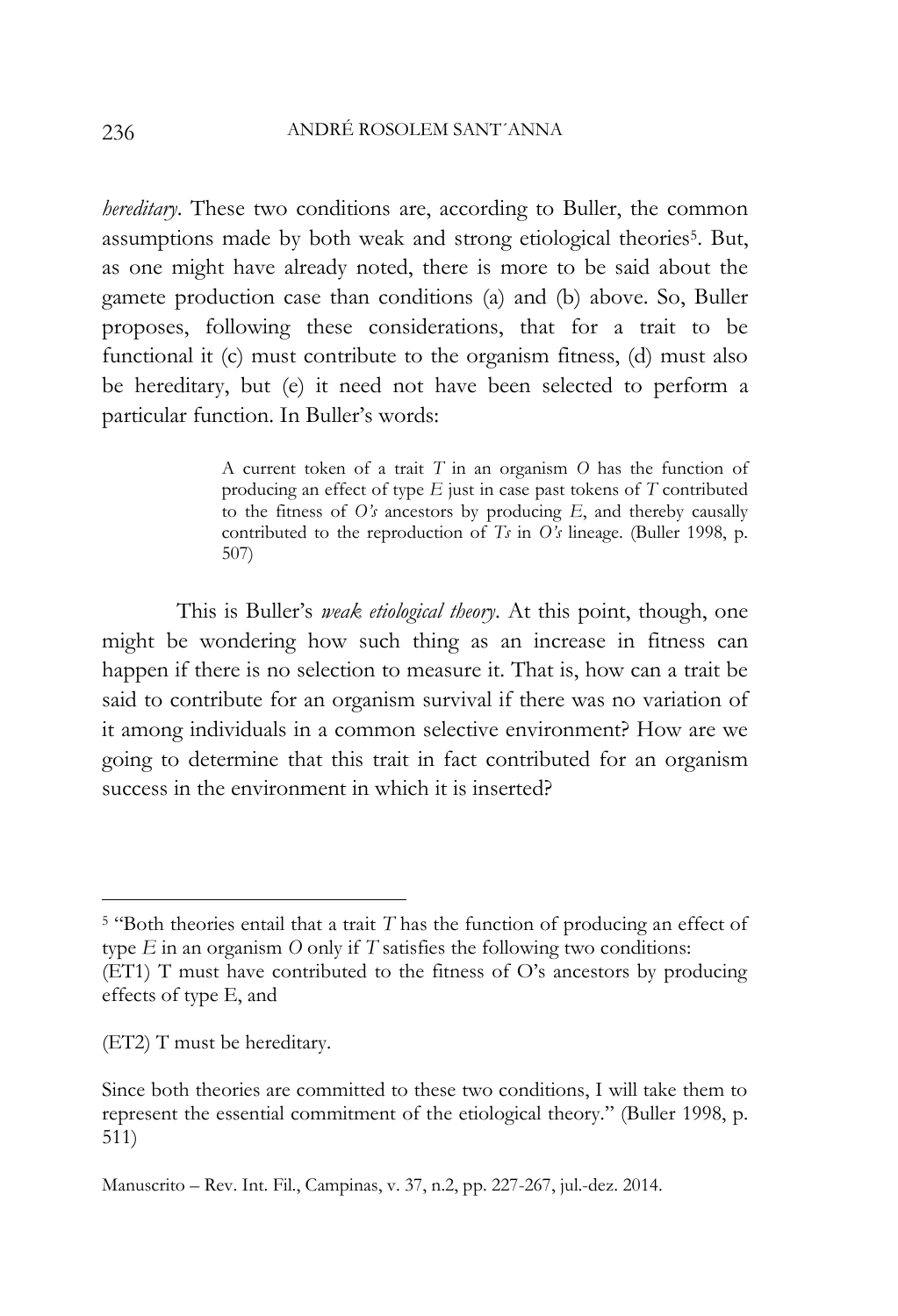#### THE ROLE OF SELECTION IN FUNCTIONAL EXPLANATIONS 237

This is where Buller says causal-role functions or Cummins' functions are important<sup>6</sup>. In our hypothetical case, there was not selection for *T*, so, by the strong theory *T* would not be functional. However, *T* is a part of a complex organism *O* and clearly it increases *O*'s fitness by increasing gametes production. By these considerations, if we take *O* as a complex system in Cummins' sense, we can employ a top-down approach in such a way that we can determine the functions of its operating parts (of which *T* is one) so that we can ascribe an actual function *C* for *T*. By playing a Cummins' function *C*, then, *T* increases fertility, which in turn increases *O*'s overall fitness. As a consequence of this, the function *C* of *T* is determined by the causal role it plays in *O* which contributes to its overall economy, so, *C* can be said to help in executing *O* complexes tasks which directly increase its survival chances.

It follows from this that as long as *T* contributes to *O*'s fitness by playing a specific Cummins' function *C*, it tends to be transmitted over the generations and thus it becomes a hereditary trait without there being selection for that function. Consequently, *T* becomes functional in the etiological sense since it has a history of heredity among generations.

Our discussion has so far indicated two fundamental points of the weak theory: (i) being selected is not a necessary condition for a trait to be functional; and  $(ii)$  the fitness of a trait  $T$  is to be defined by means of the Cummins' function *C* this trait *T* plays in an organism *O*'s overall economy in surviving in a certain environment.

Buller's (1998) main claim is that his unified theory satisfies all requisites to a theory to be an etiological one. A brief overview of his

<sup>6</sup> I will be referring to causal-role functions as Cummins' functions.

Manuscrito – Rev. Int. Fil., Campinas, v. 37, n.2, pp. 227-267, jul.-dez. 2014.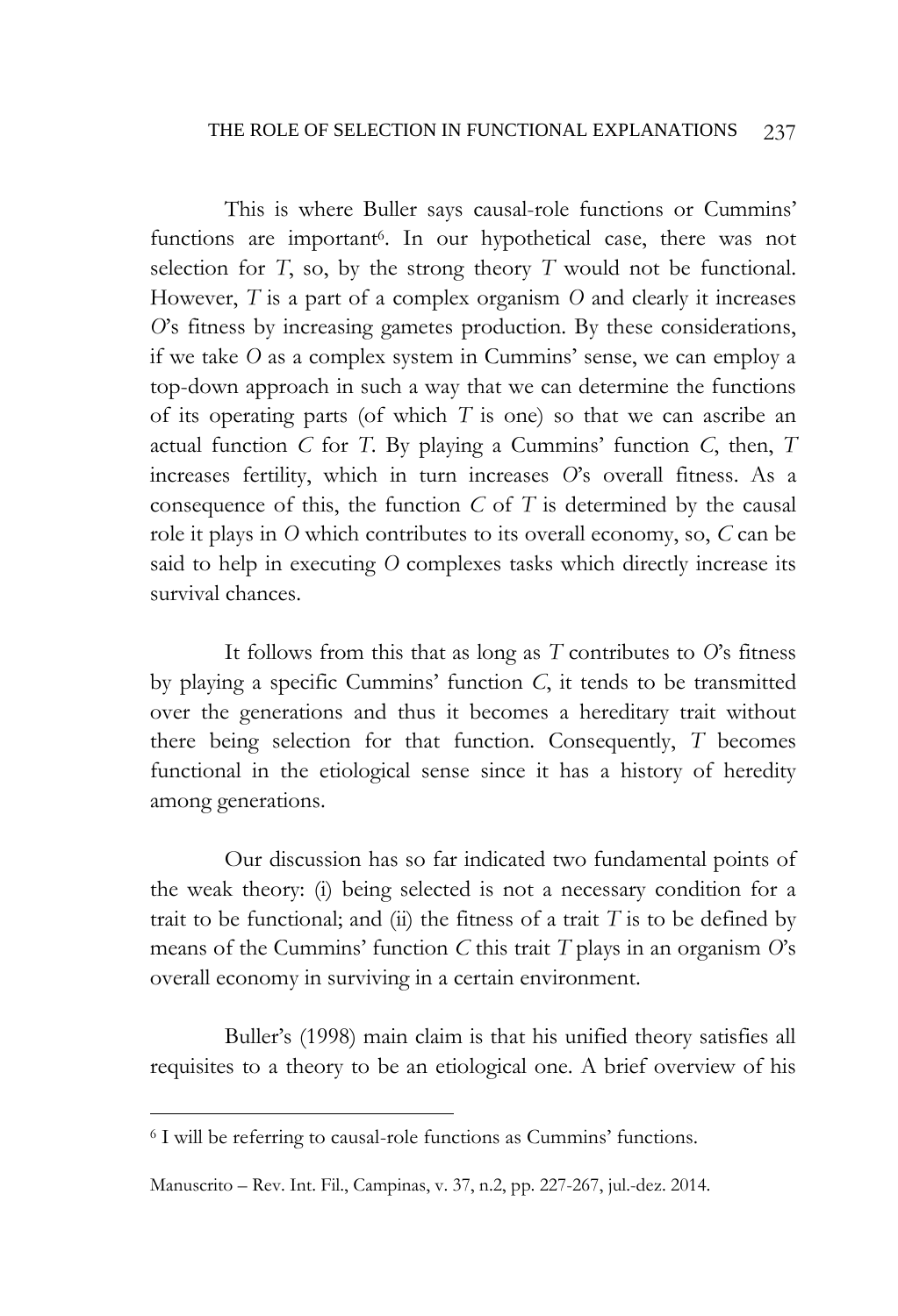arguments is necessary for our further discussion. Actually, let's consider the three objections analyzed by Buller.

The first one is due to Ruth Millikan (1989a, 1989b). Millikan has argued that Cummins' analyses are too liberal in ascribing functions to a system. Consider the water-cycle<sup>7</sup> . If we consider this cycle as a complex system just as Cummins' suggests, we could, for instance, say that the function of clouds is to make the vegetation grow. That would be a consistent analysis since the actual causal powers of clouds can produce rain, which maintains the soil wet, which in turn favors vegetation grown.

This objection, according to Buller (1998, pp. 516-518), does not offer difficulties to the weak theory. The weak theory, argues Buller (1998, p. 516), does weaken the selection requirement, but it does not mean that selection is excluded at all. According to the weak theory, there is no selection for traits, but only selection for adapted organisms. Hence, what is subject to selection are organisms or complex systems that exhibit fitness. It follows, therefore, that the water-cycle is not to count as subject to selection since it does not exhibit fitness and thus making the vegetation grow is not considered a function of clouds since the water-cycle was not selected in the same sense that a biological organism was.

The second and third objections have to do with the same point, so let us consider them together. It could be said that the weak theory not only does not explain malfunctioning of some traits, but also

<sup>7</sup> In fact, Millikan (2002) argues that Cummins' functional analysis requires background conditions, which sets a difficult for this approach, since it is not clear how we can determinate what is to count as a complex system. I will consider this objection with more detail in section III, where I present the difficulties related to a unified account of functions.

Manuscrito – Rev. Int. Fil., Campinas, v. 37, n.2, pp. 227-267, jul.-dez. 2014.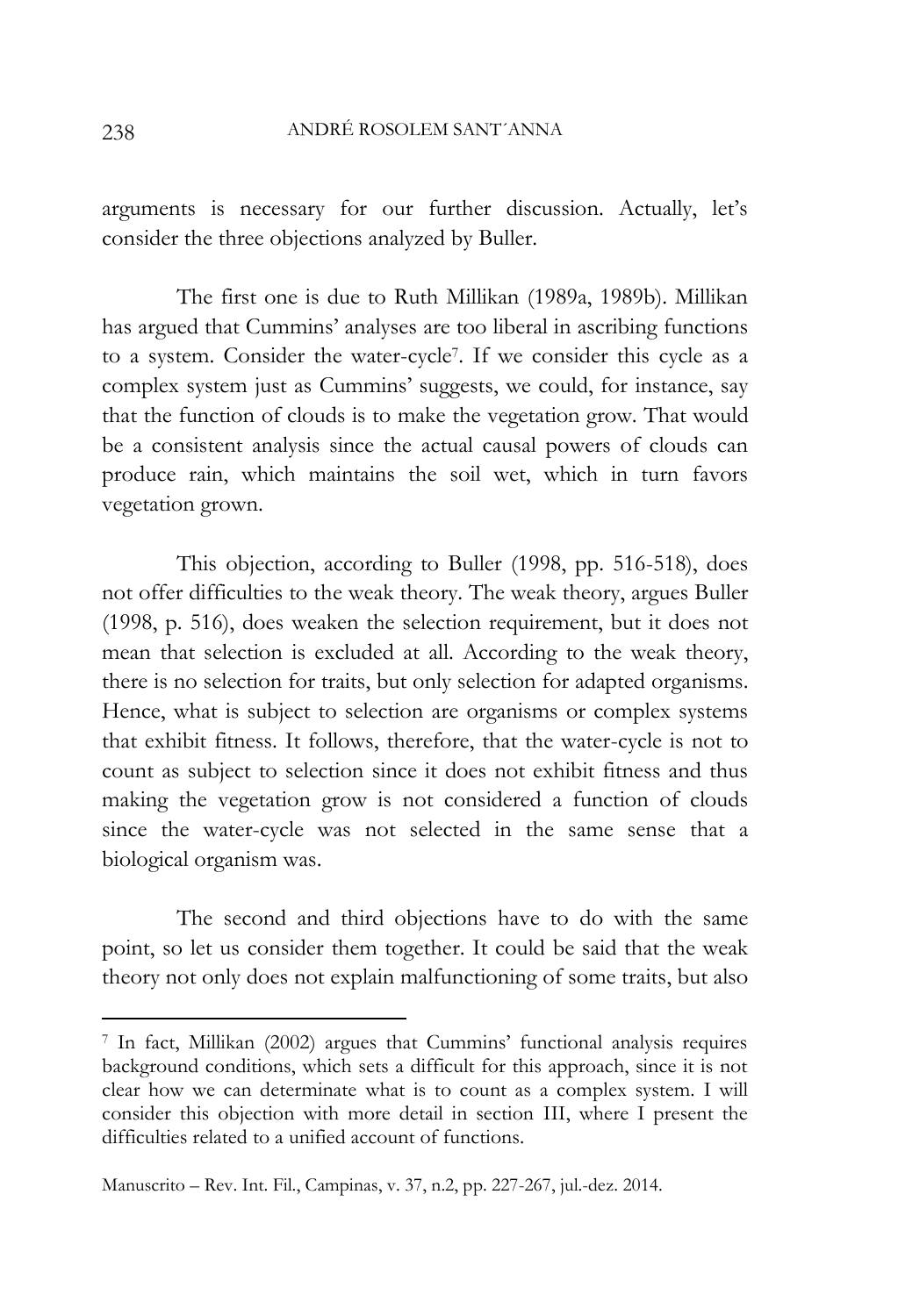that it does not explain why that trait is there. What can be said about these two cases is similar. First of all, the weak theory, according to Buller, does not ascribe functions to actual items, but rather, it does ascribe functions to past items that contributed to the selection of an adapted organism. It is a consequence of this that the function to realize *C* is a function of *O* because its ancestors performed that function and thereby the fact that *T* does not perform its function *actually* does not change the fact that other tokens of *T* had done so in the past. Consequently, *T* can be said to malfunction even though we support a Cummins' functional analysis.

The fact that past tokens of *T* performed *C* is also very illuminating to answer the third objection. That is, we can explain why *T* is there exactly because it has performed *C* which hereditarily helped its ancestors *O* to survive and hence to be selected. Therefore, this means that *T* exists actually because it is a consequence of its past tokens playing *C* in *O*'s ancestors.

Buller's weak theory as we have presented so far seems to be in accordance with what is required by the two core statements made by Wright (1973). In the next section I will argue that this seemingly conclusion should be resisted because the conception of fitness based in a Cummins' functional analysis and the weakening of the selection's importance makes the weak theory fails to meet one of the core concerns of the etiological theory: its capacity to differentiate functional effects from mere accidents.

## **III. PROBLEMS WITH THE WEAK THEORY**

A problem regarding our definition of the etiological theory in section I emerged in the course of our presentation of the weak theory. Roughly, what seems to strike our initial claim is that there might be

Manuscrito – Rev. Int. Fil., Campinas, v. 37, n.2, pp. 227-267, jul.-dez. 2014.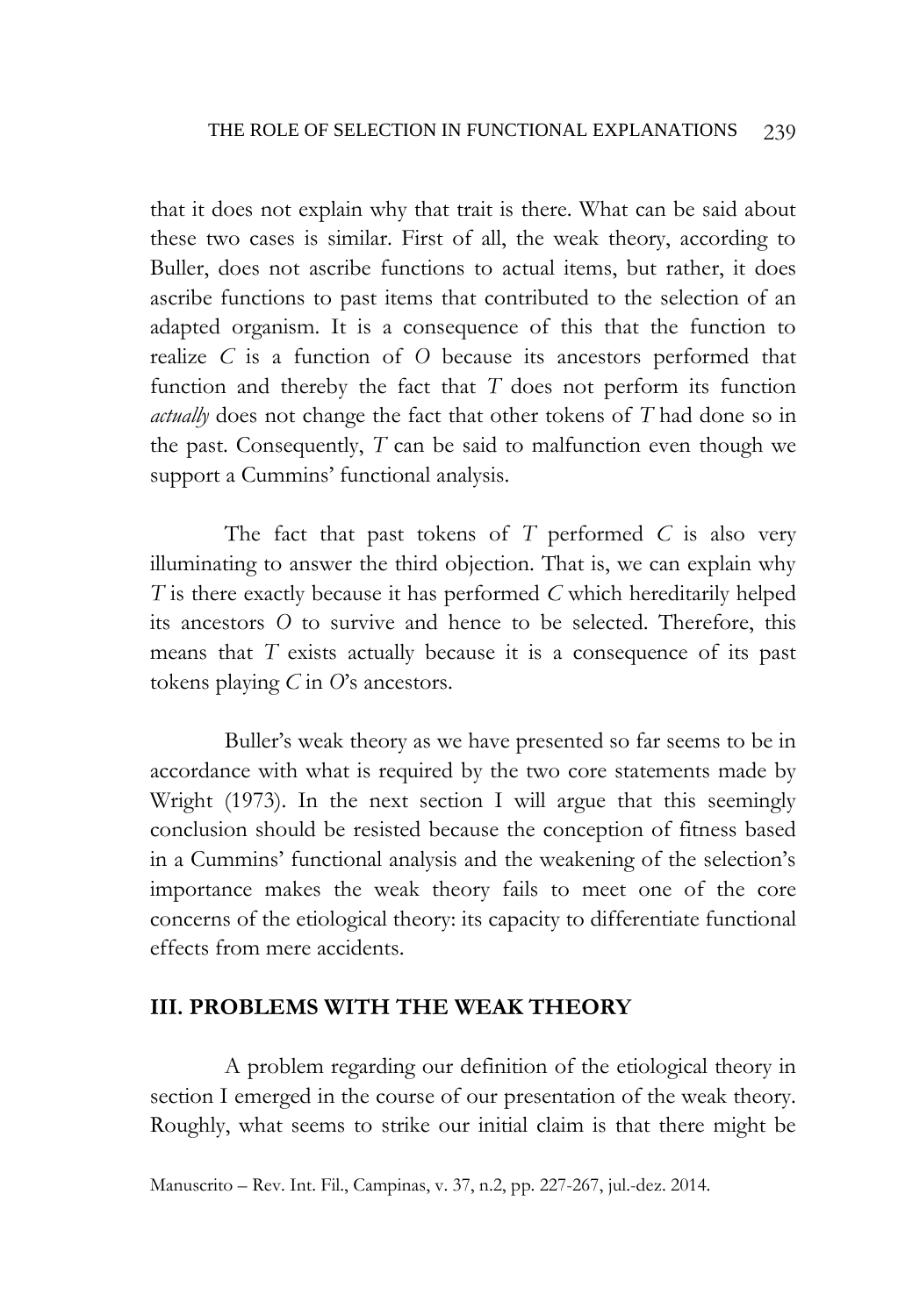### ANDRÉ ROSOLEM SANT´ANNA

240

cases (the one of the increase in gametes production presented by Buller) where selection does not act upon a trait *T*, but yet we would not quit ascribing *T* a function. This has driven Buller to weaken selection as a necessary condition for functional ascription. And this weakening, in turn, required a different definition of fitness, since selection could not be anymore a measure for it.

We will see in this section that the role played by selection in functional explanations is much more important than Buller thought. In fact, the problems with the weak theory that we will be analyzing here arise right because of this weakening of the role played by selection plus a definition of fitness in terms of Cummins' functions. I take these two claims to be the central ones in differing the weak theory from the strong theory.

I shall start with the latter, that is, the definition of fitness by means of Cummins' function. As we have seen in section I, Cummins (1975) has argued that functional analysis consists in taking a determinate system *S* that realizes a complex task *C* and divides the job done by *C* into many *S*'s subsystem until eventually we reach the level of physiological analysis. This is, however, a problematic statement. For how are we ever going to determinate which is the 'right' complex task to be analyzed?

To understand this, consider the case of hearts. The function of the heart is taken to be that of circulating blood. Now imagine a common case in a doctor appointment. Doctors usually use their stethoscope to hear your heartbeats in order to see whether everything is ok with your heart. As we know, this is a very common practice and a very useful one. In this context, we could, by a pure Cummins' functional analysis, attribute a complex task to hearts, that is, to produce noises, and then divide this complex task in simpler tasks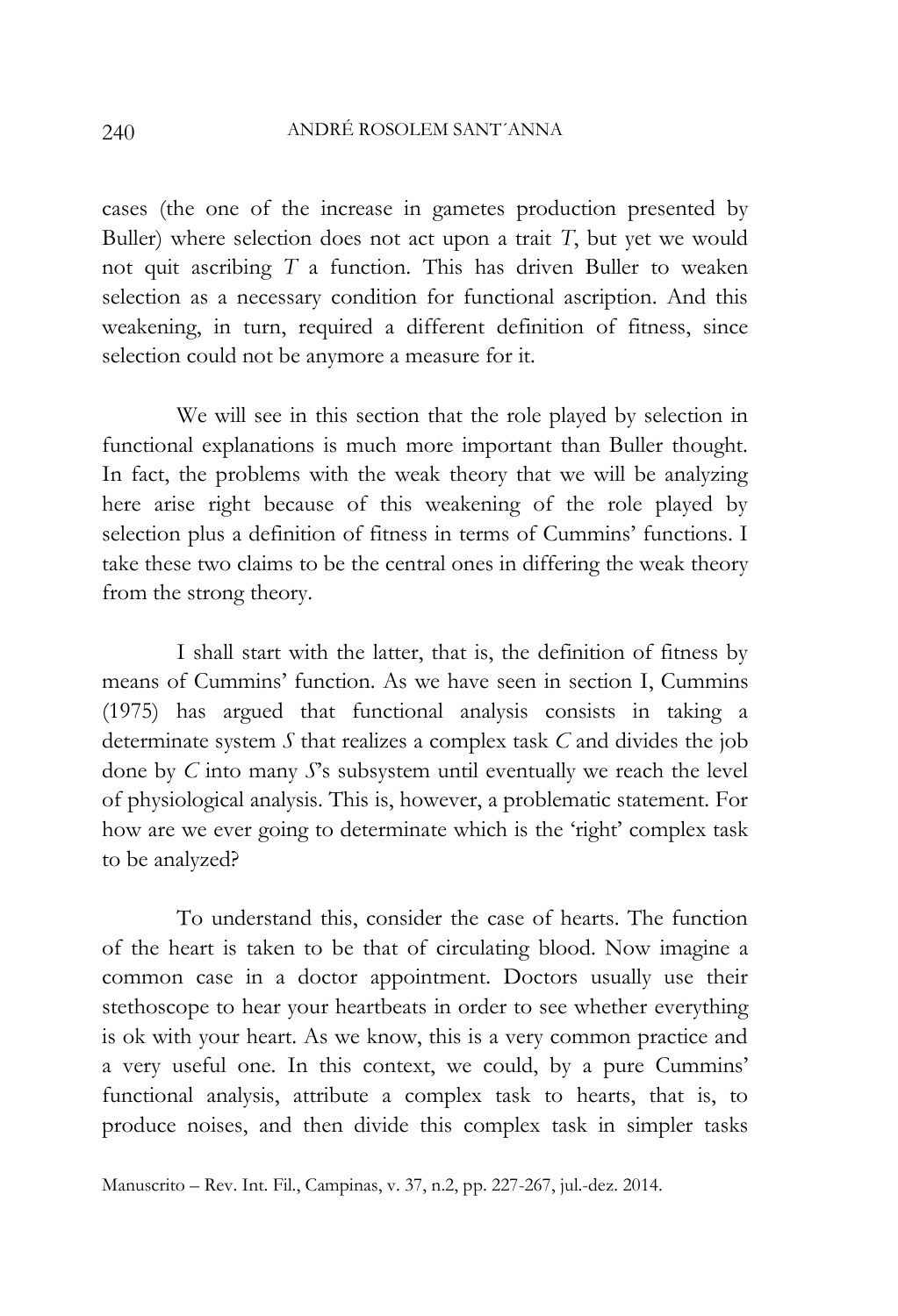distributed all along the heart's subsystems<sup>8</sup>. But that would sound very counterintuitive. This is one example of Millikan's (2002) complaint about the liberality of Cummins' functions.

Millikan (1999, 2002) suggests that determining what is to count as a complex system (which she calls Cummins' system) is strictly dependent on our explanatory purposes. So, if the noises made by hearts are interesting for our explanatory project, we can employ a Cummins' functional analysis of it.

Moreover, it is not clear where to set the boundaries for a Cummins' system. Certain background conditions are needed in order to a Cummins' functional analysis to be valid. Consider your refrigerator. For it to realize its Cummins' function, namely to keep the inner part in a determinate temperature, a lot of other 'external' conditions to the analysis must be satisfied. For instance, if the refrigerator is one that runs by 220V, it must be plugged to a 220V electric source or else it will not realize its function. Also, it should be made of certain material so it can stand properly on the ground; the outside temperature needs to be an adequate one since too low temperatures would make the refrigerator useless; it must have a power button so people can use it; and so forth. These kinds of considerations lead Millikan (2002) to say that Cummins' systems are ideal systems.

As Millikan (2002) points out, in the cases of artifacts such as the refrigerator these background conditions are more or less determined by the information containing in its manuals, which are, by their turn, created by the refrigerators' designers. The problem, though,

<sup>&</sup>lt;sup>8</sup> "For no matter which effects of something you happen to name, there will be some activity of the containing system to which just those effects contribute, or some condition of the containing system which is maintained with the help of just those effects." (Cummins 1975, p. 752)

Manuscrito – Rev. Int. Fil., Campinas, v. 37, n.2, pp. 227-267, jul.-dez. 2014.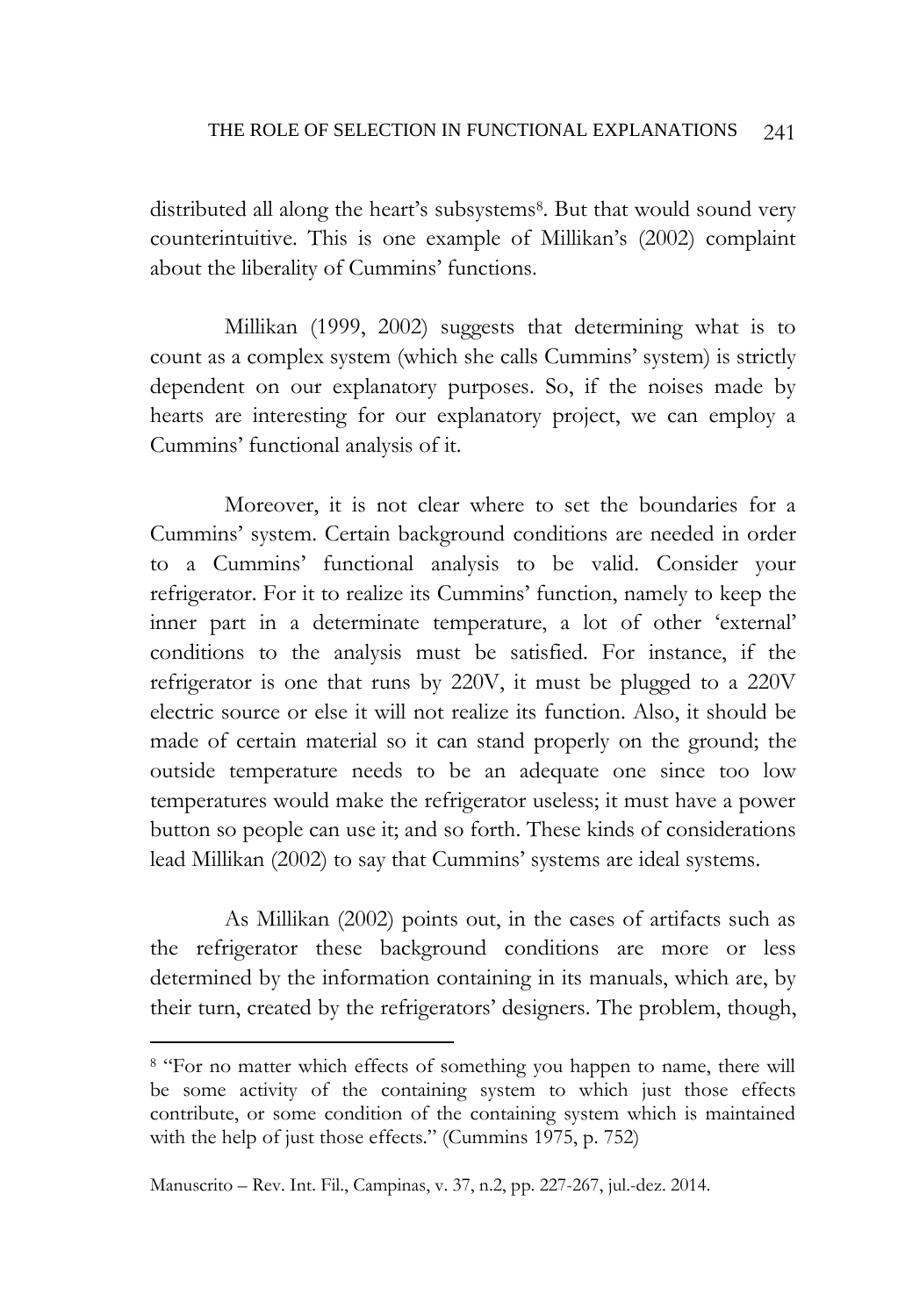is where are we going to find the manual for the functioning of the hearts? In other words, what will determine which are the right conditions for hearts to perform their functions?

At this point, the selective history of hearts seems a reasonable candidate to answer this question. A functional explanation of why hearts were selected for blood circulation must be sensitive to the conditions in which hearts used to perform better than variations of it. That is, hearts as they actually are must have been the best alternative natural selection had in a determinate period of the evolutionary history; they must have shown the best performance among variations of hearts. Thus, we know, by looking at the selective history, what were the conditions at which the ancestral tokens of this heart were selected among other hearts. It follows from this that we can determinate at a certain degree what are the conditions necessary for hearts to work properly, namely the conditions under which its ancestral tokens were selected to realize their functions.

Selective history, both in the case of artifacts or biological devices, is therefore required to establish the background conditions upon which Cummins' systems are supposed to operate. Note that any constraints regarding our knowledge of the selective history behind a trait is a matter of an epistemological limitation and not an ontological one.

Turning back to the weak theory, it becomes problematic in face of these considerations. First of all, if our considerations are right, a determination of fitness based on a Cummins' analysis of ancestral tokens of hearts would necessarily need to mention some prior conditions under which these tokens operated or else the Cummins' analysis would be an arbitrary one, since we would not be able to establish the boundaries of our Cummins' system.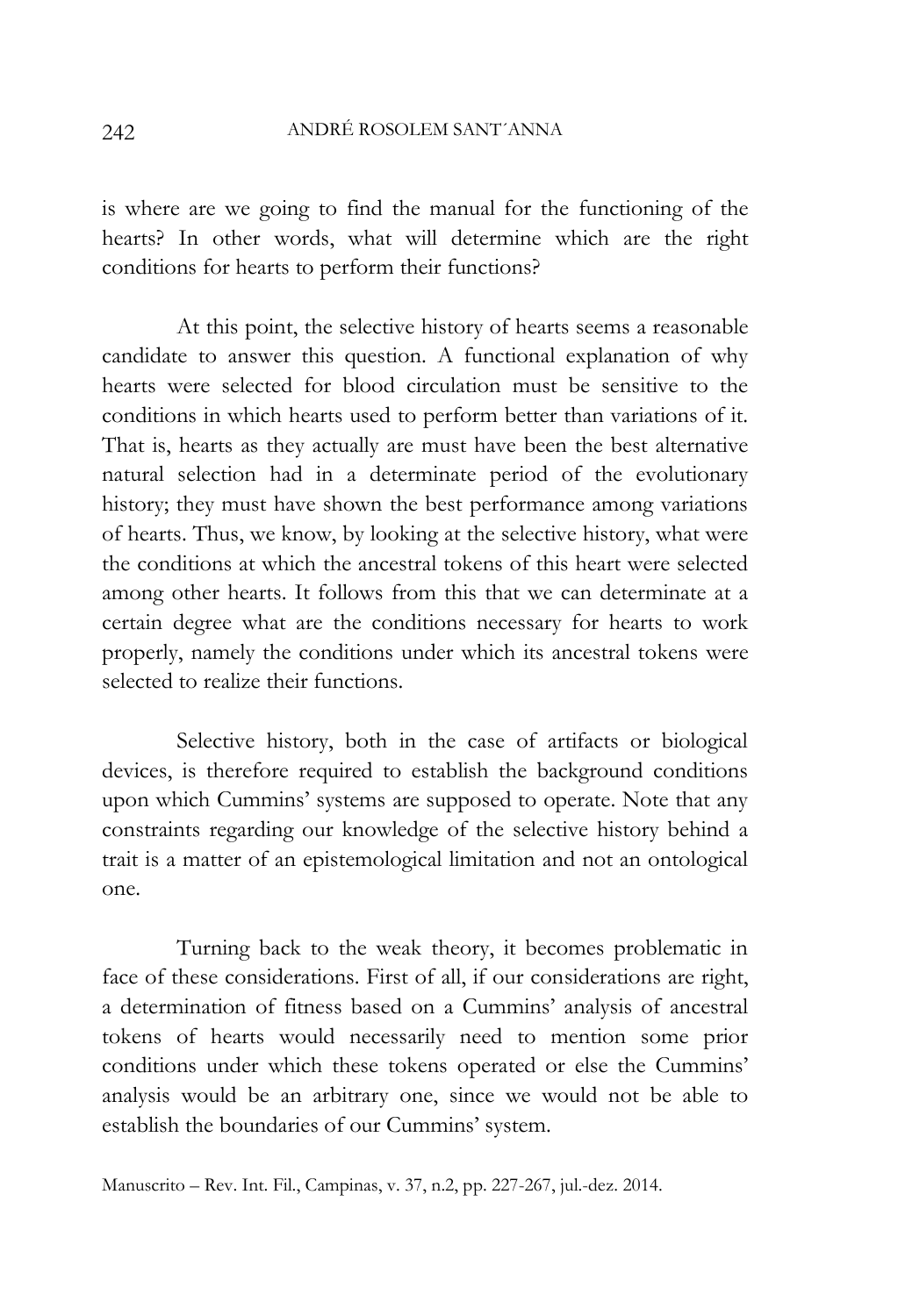#### THE ROLE OF SELECTION IN FUNCTIONAL EXPLANATIONS 243

In this sense, fitness cannot be a mere analysis of the beneficial role played by a trait in a Cummins' system, for the selective history is necessary to determinate background conditions in which a Cummins' system can realize its function in an adequate manner. So, when the weak theory commits itself to a Cummins' analysis in order to determine fitness, it is not sensitive to the fact that Cummins' functions are only so when considered against a specific background<sup>9</sup>.

So far we have seen that without the aid of selective history, the determination of a Cummins' system background becomes quite arbitrary and the notion of fitness does not make sense in this context. The difficulty with the weakening of selection was already implicit in the discussion above, but that is not all there is to be said about it.

A great deal of philosophical debate has come from the conception of 'exaptations' in biology (see, e.g., Gould and Vrba 1982 and Gould 1991). An exaptation is a function an organism *O* can play actually but that was not selected for that specific function. The classic case, I believe, is that of feathers. Feathers are traits that originated in birds ancestral before wings have developed. They were initially used to maintain the body's temperature of those animals. However, it is now known that nowadays feathers play another different function in birds (aside from temperature maintenance): they are helpful in the flying

<sup>9</sup> Consider our discussion in section I. For an uninformed person, it would be at least weird to use forks as bookmarkers. But, as long as he or she gets to know my reasons (which we might consider as the context of selection), e. g. not liking the traditional bookmarkers, it might be reasonable to see the fork *functioning as* a bookmarker. Similarly, it is senseless to talk about fitness without mentioning the selective history. Millikan (2002) expresses this point plainly: "The notion that a trait can increase the fitness of an animal makes sense only in the context of natural selection where there are determinate traits that are selected against. Then there are determinate traits for the selected trait to be *more fit than*." (Millikan 2002, p. 43)

Manuscrito – Rev. Int. Fil., Campinas, v. 37, n.2, pp. 227-267, jul.-dez. 2014.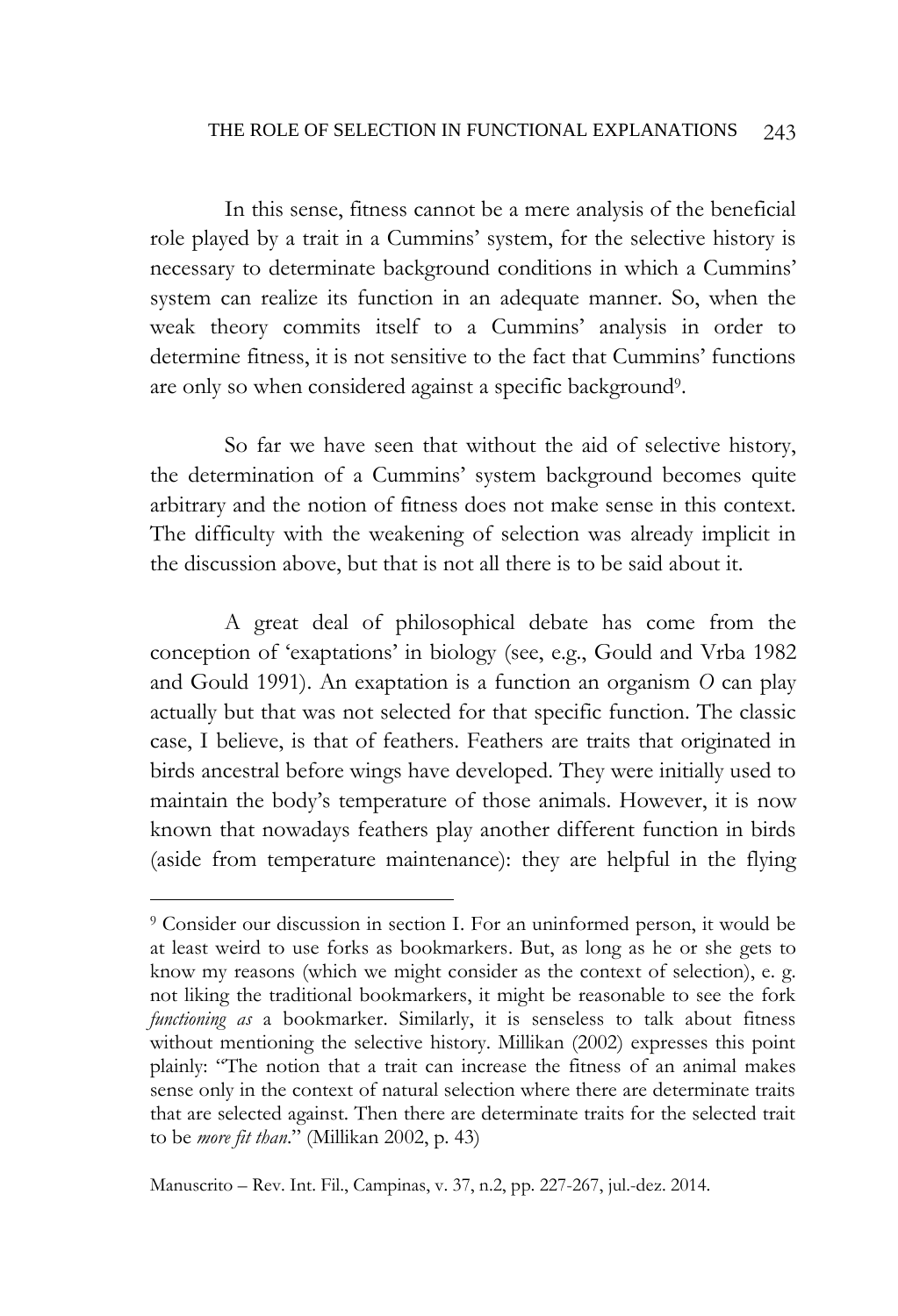process, more specifically, they help the bird to control flight. Faced with this, one might ask: is helping in the flying process a function of feathers or not?

Note that exaptations present a serious challenge to strong etiological theories, since many traits exhibit functions that started to be beneficial very recently and thus they might not have been subject to selection. On the other hand, exaptations seem to fit well within Cummins' functional analysis framework. For it does not matter whether feathers have evolved this way or that way, what really matters is the actual function they play. That being said, Cummins' functional analysis would not leave out cases like exaptations.

At first glance, the weak theory appears to accommodate exaptations within its framework since a Cummins' analysis of fitness is employed. However, as we have seen, talking of fitness without mentioning background conditions is as senseless as using a forks as bookmarkers without any further explanation.

Aside from these considerations, though, there is another problem with the weak theory when dealing with cases such as exaptations. Consider the case of noses and glasses. According to the etiological theory, the function of noses is not to support glasses because it was not for that function that noses were selected for. Hence, supporting glasses is a mere effect and not a function. Suppose now that a glass that significantly enhances our vision was created. It would take not much time (it is a cheap glass, so, everyone may get one) until it becomes a really helpful tool for almost all human beings in such a way that we could, just like in the case of feathers, say that the function of noses is also to support those glasses. In this case, it is important to remember that there is no variation of *T* since everyone may acquire the glasses.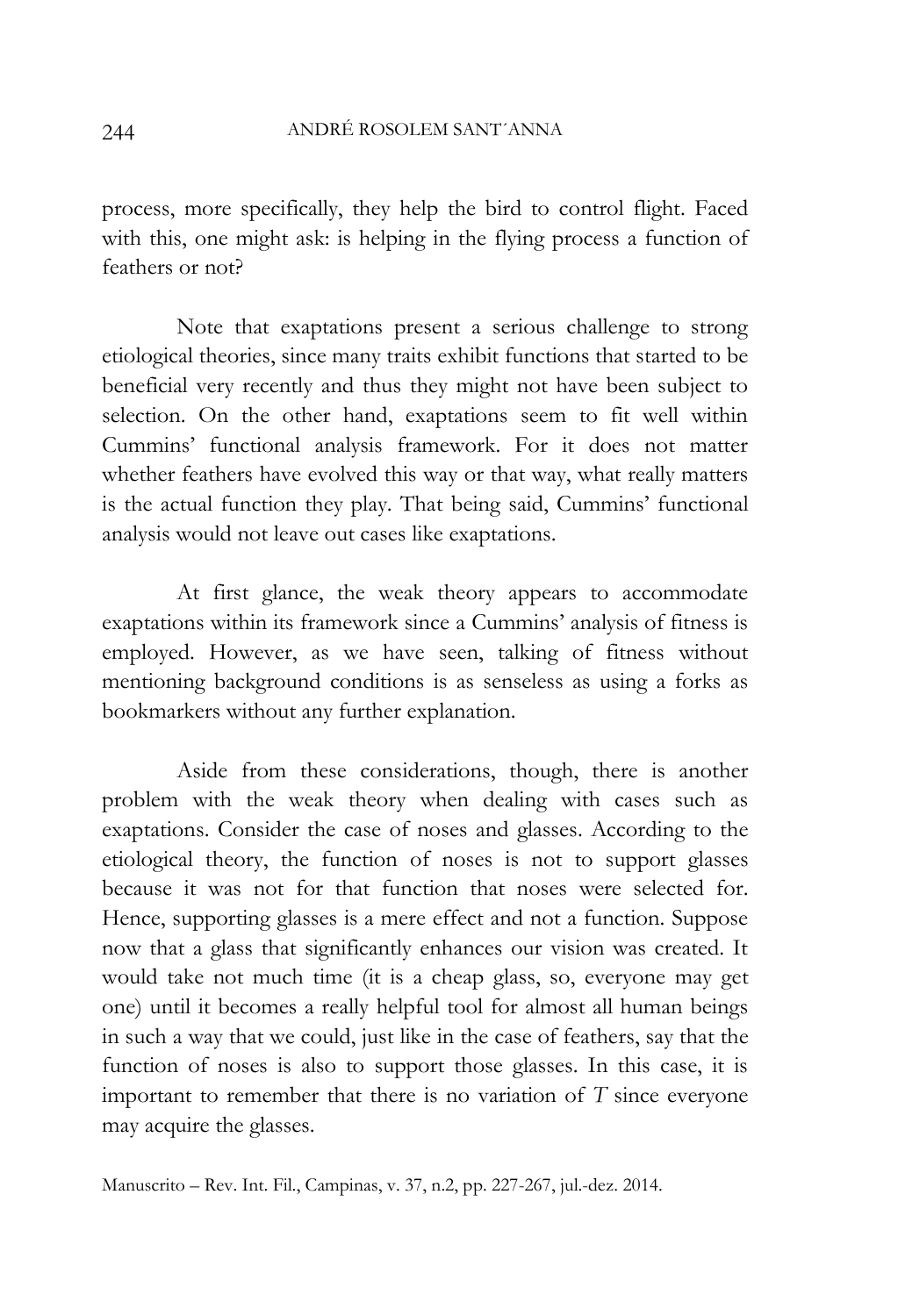Before going ahead, remember the weak theory's requirement that for a trait  $T$  to be functional it must: (a) contributes to the fitness of ancestors of *O* possessing *T*; (b) be hereditary; and (c) its fitness must be measured by means of Cummins' functions. Now suppose also that there is no problem with the conception of fitness in terms of Cummins' functional analysis.

In the case of these hypothetical glasses, all it is required for the weak theory to be true is that the capacity to support glasses be hereditary and that it has contributed to the fitness of its ancestors. Both (a) and (b) are satisfied by this case, since these glasses contribute to the fitness of human population (say, it allows us to detect virus contaminated superficies) and supporting glasses is also a hereditary trait since every human being has a nose which can do that. Condition (c) is satisfied inasmuch as supporting glasses contributes to the overall functioning of the system.

Now imagine the next generation to this one, name generation<sub>2</sub>, where all individuals use these new glasses. According to the weak theory as formulated by Buller, this is all there is be for a trait to be functional. That is, generation<sub>2</sub> has individuals that (a) have ancestors who were favored by *T* (noses) performing *C* (supporting glasses), and (b) have hereditarily acquired the capacity *C*. So defined, the weak theory implies that the function of the noses in generation<sub>2</sub> is in fact to support glasses.

It would not be weird if one is uncomfortable with this conclusion since one generation seems too wispy to consider a trait functional. Millikan (2002) advises that asking for an exact moment when trait acquires an etiological function is not a question that would shed theoretical lights in our discussions. However, it seems pretty clear that on the weak theory we cannot even get a degree of determination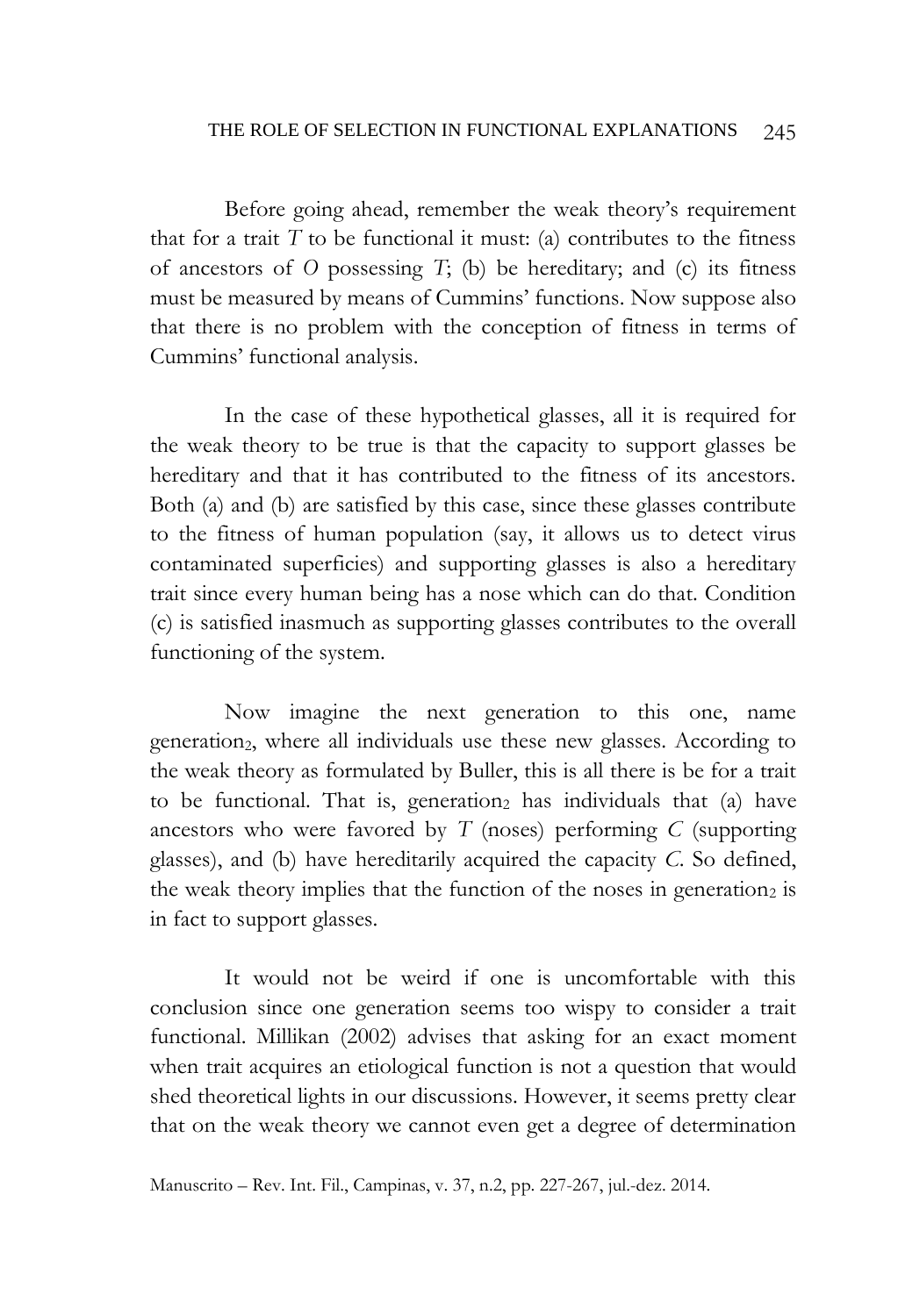for this question without being arbitrary. There is no matter of fact for when we should stop considering a trait a mere effect to call it a function. This indeterminacy, nevertheless, does not mean that the question is entirely arbitrary.

The strong theory, on the other hand, seems to have conceptual tools to deal with these difficulties. The fact that selection is a necessary condition for there being a functional trait gives us more specific notions of where we should look in evolutionary history to determine when a trait becomes functional. That is, we can look at points where there were variations of *T*, when the *T* frequencies increase while other variations substantially disappear, and so forth. This does not mean, though, that all indeterminacy is gone, but only that we have in fact a more precise criterion to analyze these cases.

To close this section, a brief commentary on the concept of exaptation is needed. I have presented a critique of Buller's weak theory based on the misconceptions of the role of selection in functional explanations and the definition of fitness in terms of Cummins' functions. Instead of the weak theory, I suggested that the strong theory does not face the problems presented here. I also brought into the discussion the term 'exaptation' championed by Stephen Gould and Elizabeth Vrba (1982), a term that at first seems to render functional ascriptions as incompatible with etiological theories. Having this in mind, in the next section I will present a more precise characterization of a strong etiological theory by discussing one particular development of the theory and I will try to cast doubt on the concept of exaptations, pointing out to a different way to look for the cases this concept seeks to describe.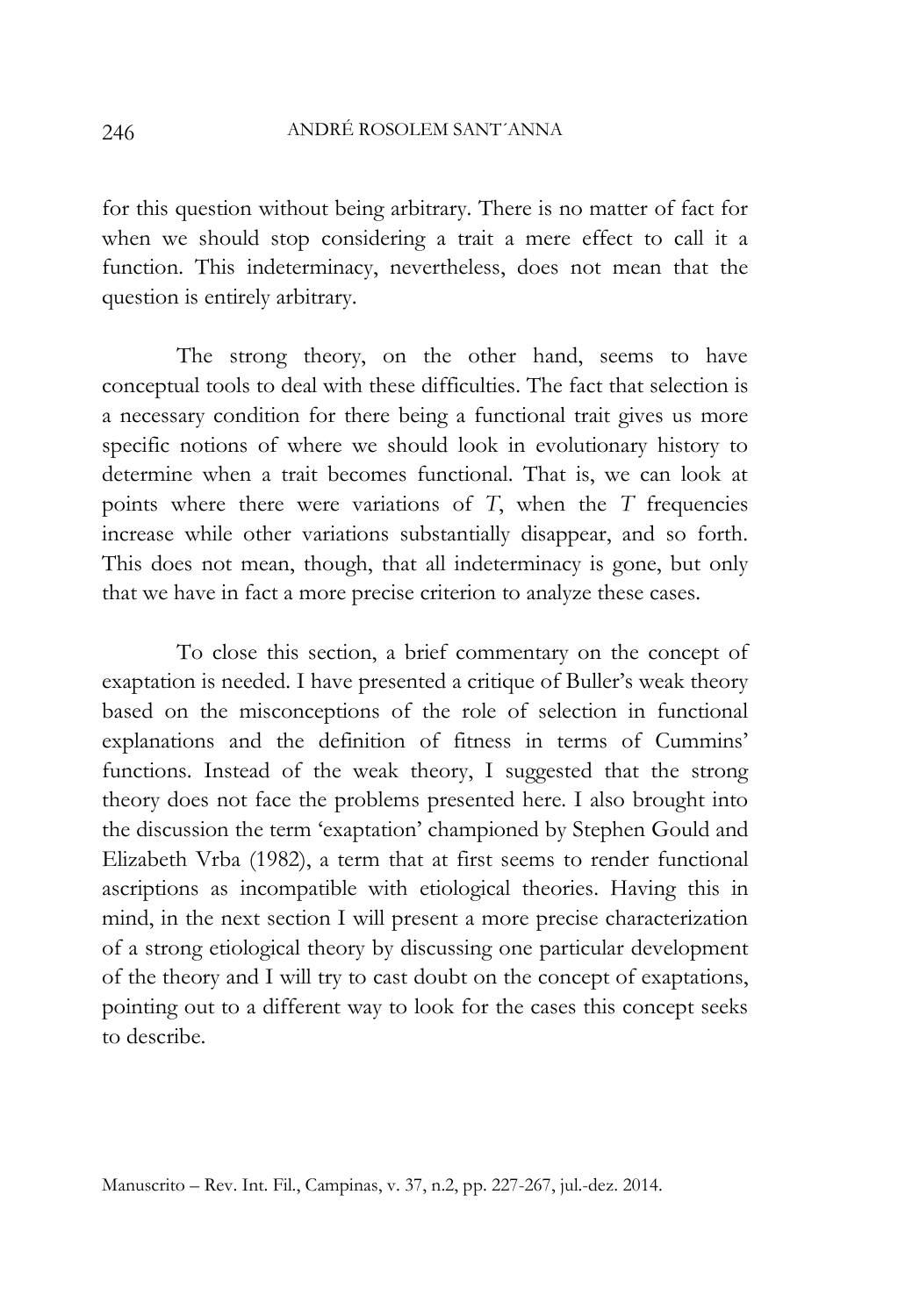### **IV. IN DEFENSE OF THE STRONG THEORY**

After pointing out problems with the weak theory and explicating the importance of selection in functional explanations, I have suggested that the strong theory is to be preferred over the weak. However, no systematic or a near systematic treatment of the strong theory was given. This is what this section is for. Briefly, I will discuss the general theory of functions developed by Ruth Millikan in her *Language, Thought and Other Biological Categories* (1984) to draw out the framework we need to face the problems posed in the end of the next section. I start by discussing some fundamental notions developed by Millikan and then I present her theory of proper functions as a viable alternative to the weak etiological theory.

## **REPRODUCTIVELY ESTABLISHED FAMILIES**

One important concept of Millikan's definition of functions is that of *reproduction*. According to Millikan, an individual *B* is a reproduction of *A* iff:

(a) *B* has some properties  $(p_1, p_2, p_3, \ldots, p_n)$  in common with *A*;

(b) The fact that *A* and *B* have common properties must be explainable by natural law or law in situ; and

(c) For each property  $p_1$ ,  $p_2$ ,  $p_3$ , ...,  $p_n$ , the laws in situ which explain why *B* is a reproduction of *A* regarding *p* must be laws that correlate a number of *determinates* under a *determinable* under which *p* falls in such a way that any determinate that characterizes *A* must also characterize *B*, being the direction of causality straight from *A* to *B*. (Millikan 1984, pp. 19-23)

An example might make things clear. Consider the case of a copying machine (Millikan 1984, p. 20). We turn it on to copy same random text of only one page. Suppose that, for some strange reasons,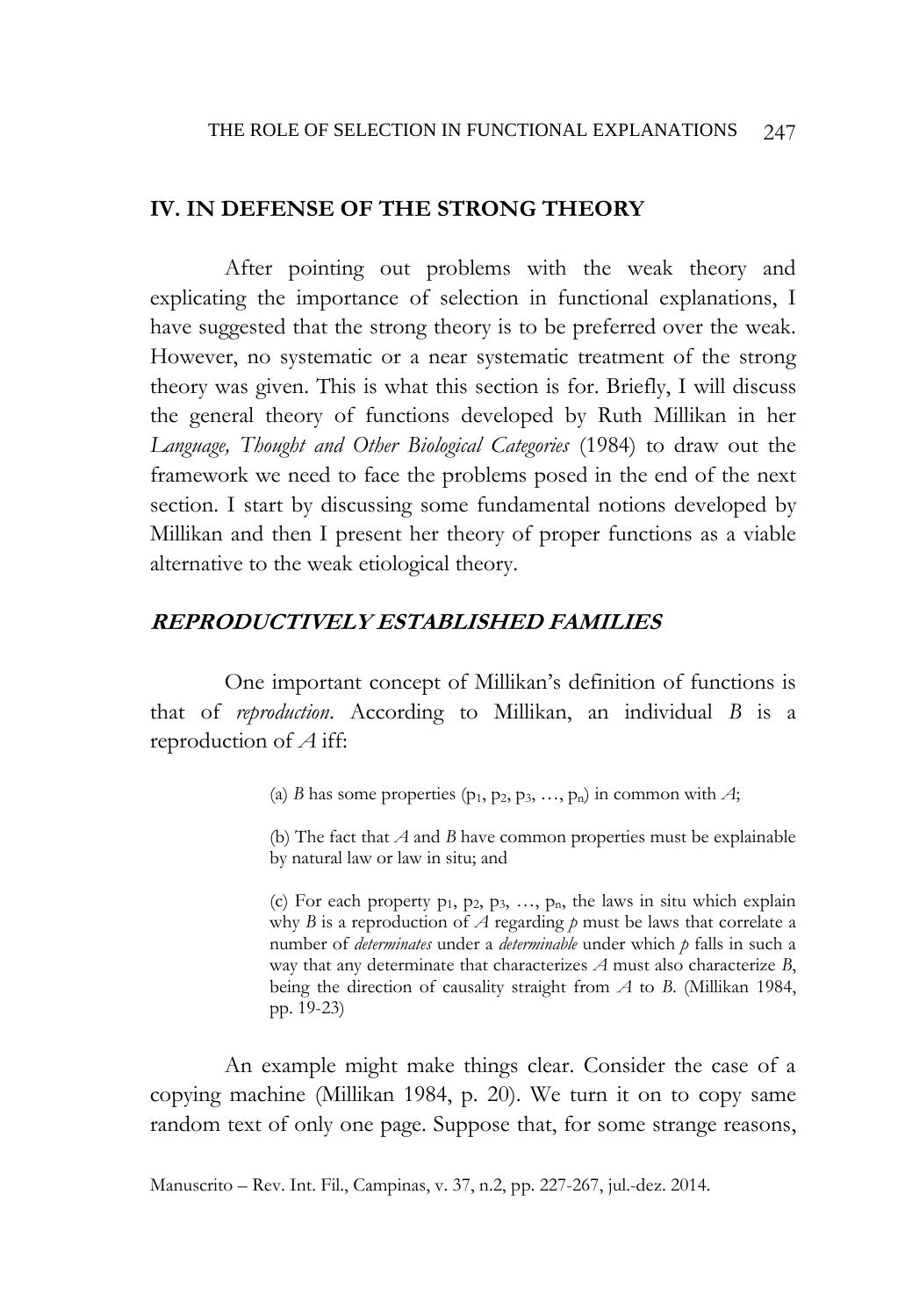1/3 of this text is printed in red, 1/3 in green and the other 1/3 in blue. Seeing that the text is multicolored and given that we want our copy to be as reliable as possible, we set the machine to do a colored copy.

When the copying process is going on, there are elementary laws of physics in action on the inner mechanisms of the machine (electromagnetism laws, for instance). Advancing our description a couple levels above of that of physics we could describe these physical processes in a more familiar way (in terms of what the machine is designed to do, for instance). We could, for example, say that the function (Cummins' sense) of a determinate part of the machinery is to recognize letters tokens and their colors. For the sake of simplicity, the recognizing part would do something of the sort: "If input color of token  $x$  equals color  $y$  (where x equals letter token recognized and y equals the color of the token recognized), then print token  $x_1$  with color  $y_1$  (where  $x_1$  and  $y_1$  equals  $x$  and  $y$  respectively)". This last conditional describes underlying physical processes responsible for copying the red token of 'a' in a simpler way, establishing then a relation of causal regularity between the document to be copied (A) and the copied document (B). This is a natural law in situ.

Given these considerations, we might now see if the copied document satisfies the three conditions above. Given that *B* was a perfect copy of *A*, it instantly follows from this that (a) is satisfied. Also, considering that the machine work in a similar way as described above, we have a law in situ which explains why *B* has properties  $p_1$ ,  $p_2$ ,  $p_3, \ldots, p_n$  in common with A. Therefore, (b) is satisfied. But what about (c)? What is a determinate and what is a determinable?

Millikan (1984) defines these terms as follows: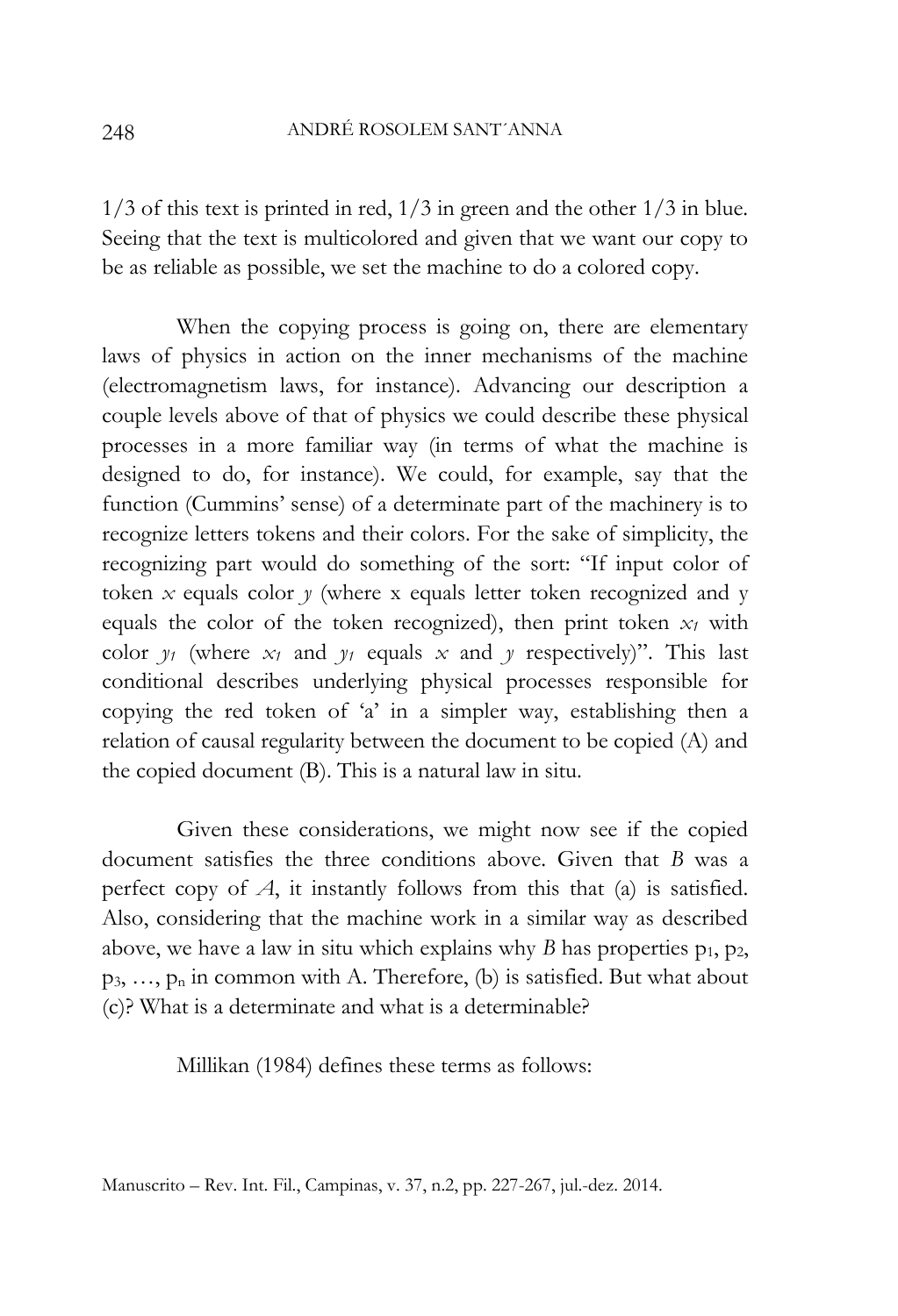A property is "determinate" relative to some "determinable" property under which both it and a set of properties contrary to it fall. Thus *red*  (along with its contraries *green, yellow,* etc.) is a determinate property relative to *colored; scarlet* is a determinate property relative either to *red* or to *colored.* (Millikan 1984, pp. 20-21, her emphasis)

Having (c) in mind, we could say that in our case,  $p_1$  is red,  $p_2$ is green and  $p_3$  is blue. In this context,  $(c)$  is also satisfied, given that the natural law in situ described above correlates three determinates (red, green and blue) subsumed under one determinable (color) in such a way that if we change the red part of the text to yellow, the correspondent copy of this document would equally change.

This special way of characterizing the term 'reproduction' leads us to one key notion in Millikan's theory of function: the notion of *reproductively established families*. Millikan (1984) names the properties  $p_1$ ,  $p_2, p_3, \ldots, p_n$  above as "reproductively established properties". Hence, if *B* is a reproduction of *A* in the sense that it has the same or similar reproductively established properties, it follows that *B* belongs to the same reproductively established family of A (Millikan 1984, p. 23).

It is important, though, to distinguish two ways in which a thing may be a reproduction of another thing. Millikan (1984) talks of *first-order reproductively established families* and *higher-order reproductively establish families*. Devices belonging to first-order reproductively established families are those that are direct copies of a unique or various similar descendants. For example, when a parrot says 'hello' because he has heard someone speaking so, he is actually copying the token of the word 'hello' emitted by this person. In this sense, the reproduction of the token 'hello' uttered by the parrot is a *direct* copy of the token 'hello' uttered by some English speaker.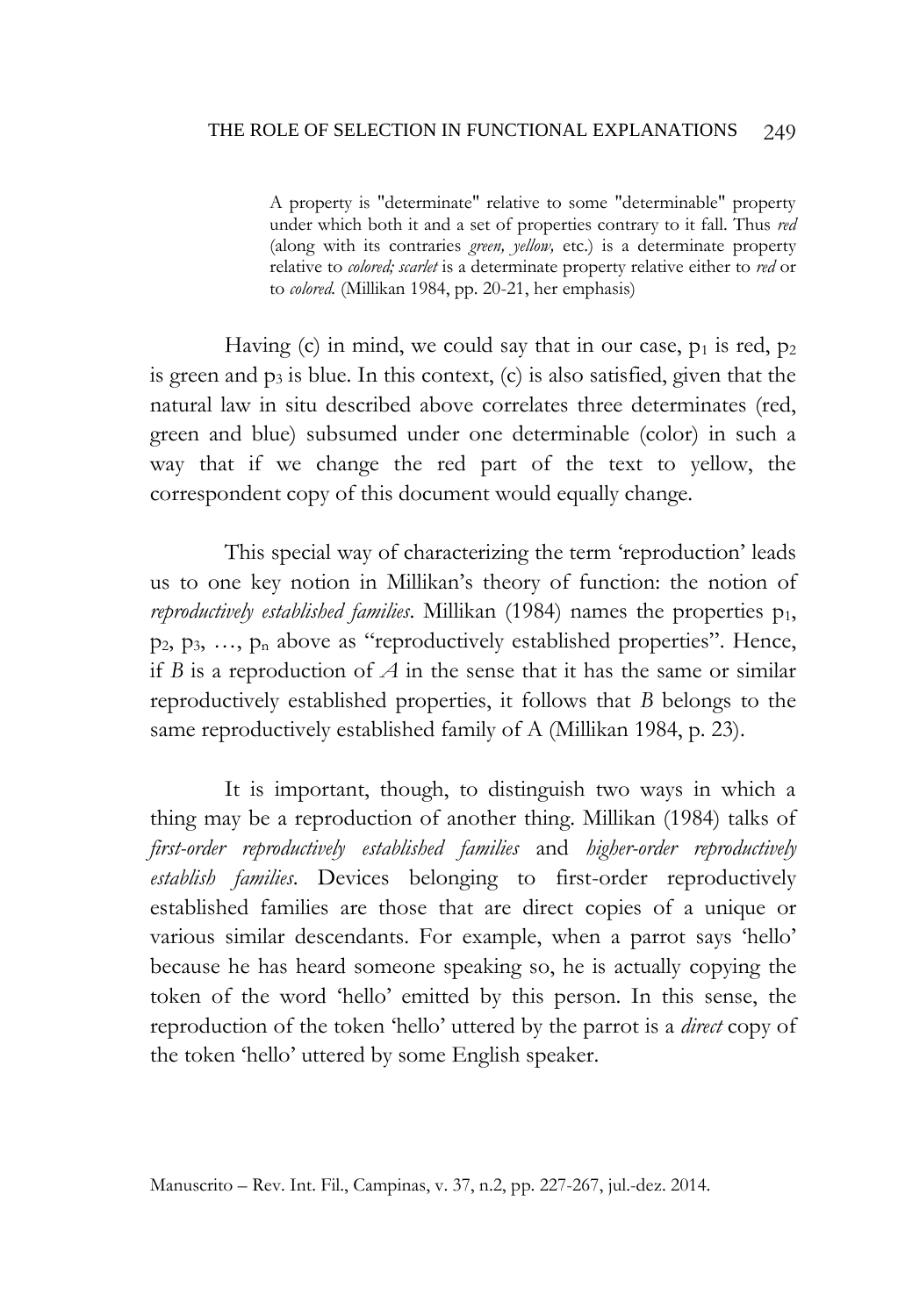Contrast the case of the parrot with the case of biological devices produced by natural selection. Most of human beings hearts are indeed very similar, but they are not a copy of each other. For example, if John develops a certain heart disease (which is not a genetic disease), it does not follow that his children will necessarily develop this same disease. This happens because John's children do not have hearts which are copies of John's heart. His children's hearts are instead a result of the subsequent development of the transmitted genes under determinate conditions<sup>10</sup>, being these genes the direct copies of one another, but not of hearts themselves. Thus, if John's disease has nothing to do with his genes, it follows that genetically speaking his children will not be born with his disease.

One last important point of Millikan's theory is that it accommodates cases where there is malfunction of members of a reproductively established family. This, we shall remember, is one important characteristic of an etiological theory of function. Consider this further formulation added by Millikan (1984):

> If anything *x* (a) has been produced by a device a direct proper function of which is to produce a member or members of a higherorder reproductively established family *R,* and (b) is in some respects

<sup>10</sup> Millikan (1984) has a technical term to describe these conditions: 'Normal conditions' (with capital 'N'). Roughly, Normal conditions are conditions in which a device *historically* realizes its function properly. Consider: "A Normal explanation is an explanation of how a particular reproductively established family has historically performed a particular proper function" (Millikan 1984, p. 33). By the same token, Normal conditions are those conditions in which a reproductively established has historically performed a particular proper function. It is important to remember that 'Normal conditions' is not understood as 'average conditions', that is the motive of the capital 'N'. A trait *T* may, in most of the cases, perform a function *F* in conditions *C* but yet these conditions *C* may not be the Normal conditions *N* for which *T* was *selected* for to realize *F* (Millikan 1984, p. 33).

Manuscrito – Rev. Int. Fil., Campinas, v. 37, n.2, pp. 227-267, jul.-dez. 2014.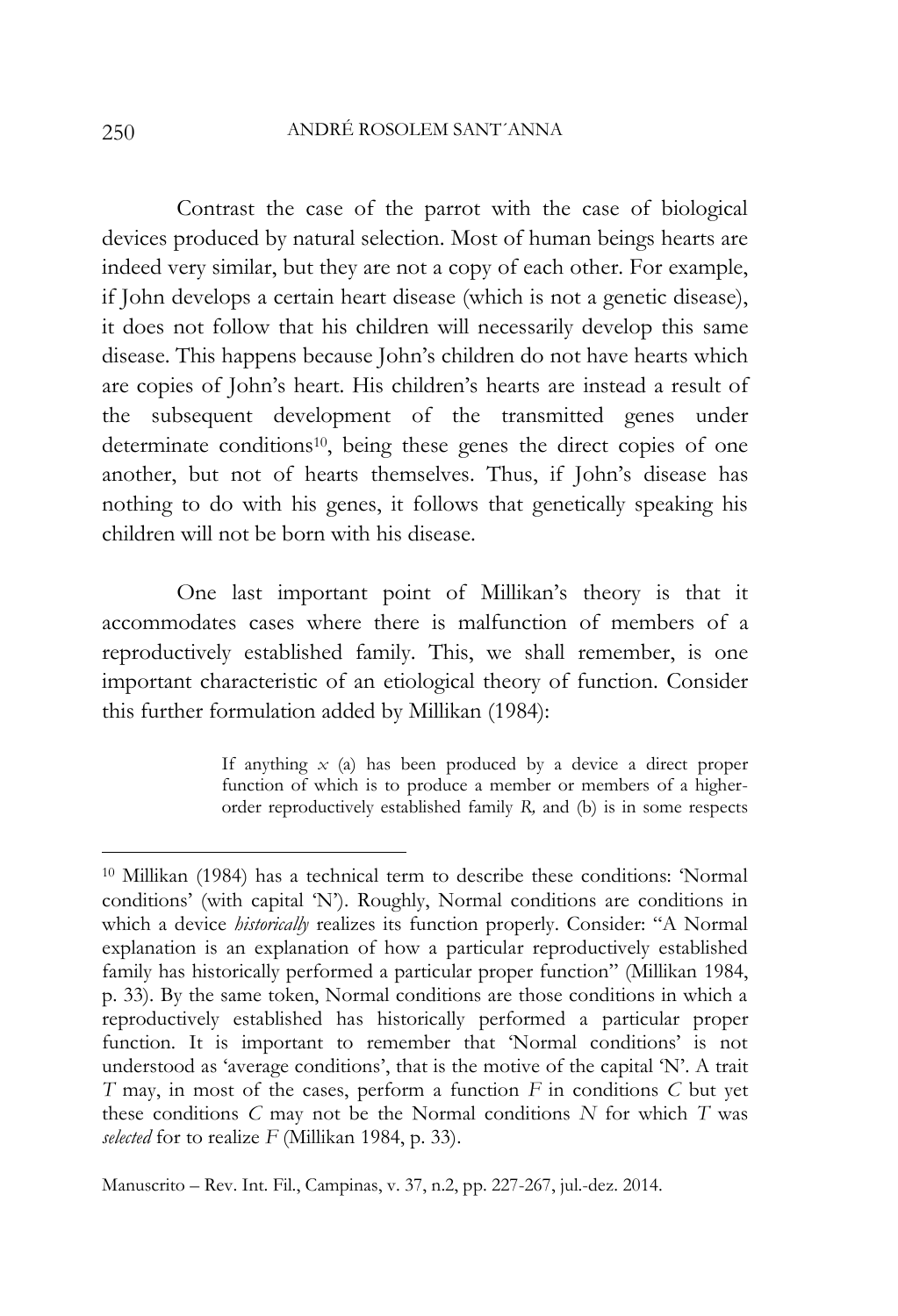like Normal members of *R* because (c) it has been produced in accordance with an explanation that approximates in some (undefined) degree to a Normal explanation for production of members of *R,* then *x* is a member of *R*. (Millikan 1984, p. 25)

That is, if *x* is a reproduction of items of a reproductively established family *R*, but *x* malfunctions in some respect (say, the heart does not circulate blood for some other reason rather than genetic problems) and if *x* is similar to members of *R* and was produced under approximate Normal conditions in which members of *R* are produced, then *x* is a member of *R* even though it does not realize the proper function assigned to members of *R*.

# **PROPER FUNCTIONS, ADAPTED FUNCTIONS AND DERIVED FUNCTIONS**

The specific formulation of 'reproduction' given by Millikan (1984) allows us to formulate the strong etiological theory in a more precise sense. What we have been calling etiological functions can now be understood under the label of proper function, a term dubbed by Millikan (1984).

A trait X belonging to an organism O has the proper function of Y iff:

(a) O is a member of a reproductively established family R and X is a reproductively established property of R individuals;

(b) O ancestors had X and X realized Y;

(c) Y causally contributed to O's survival among other organisms with variations of X or organisms who did not have X;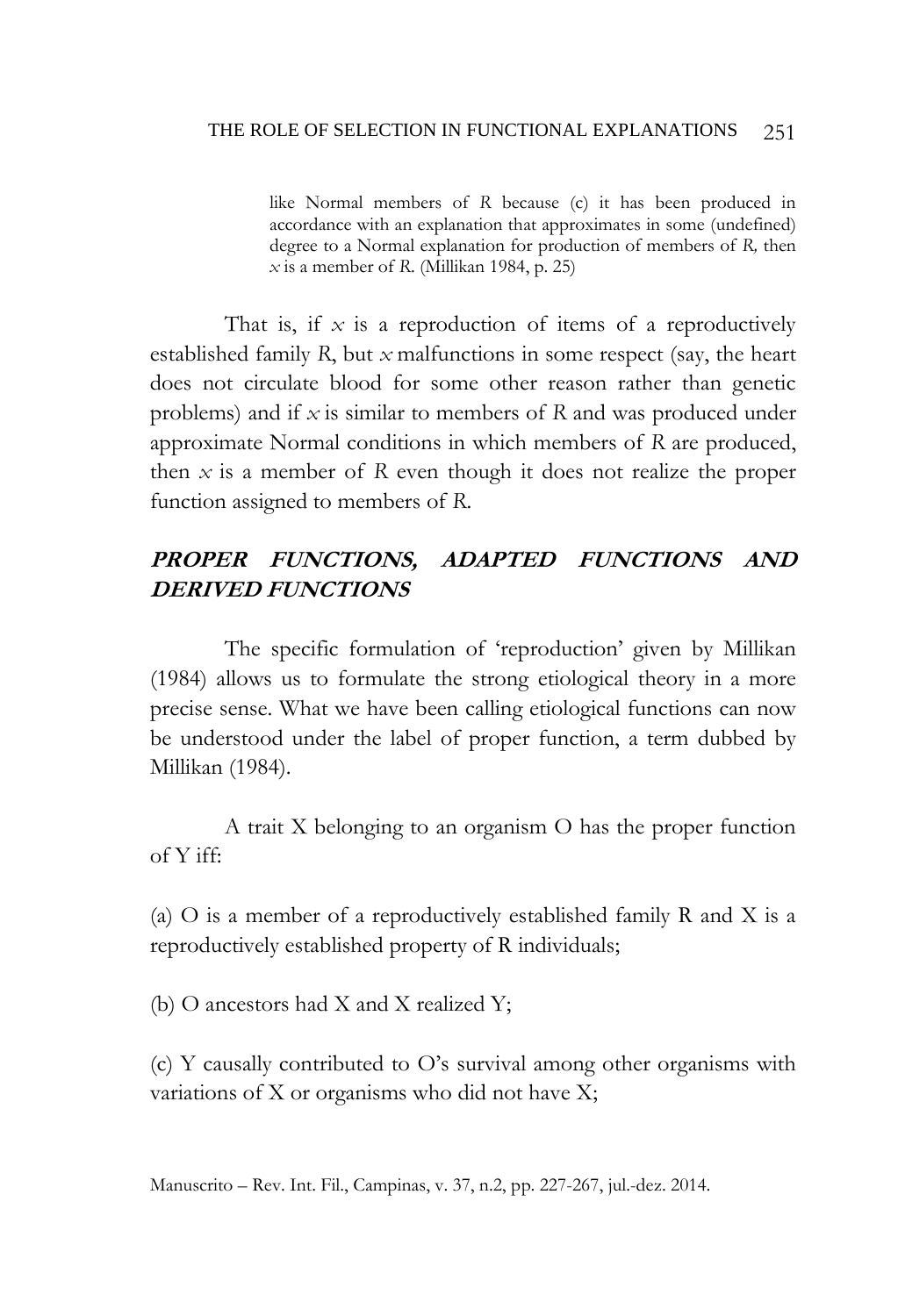(d) X was selected for Y; and

(e) Y is a consequence of X being there.

It is clear from this formulation that proper functions correspond to the etiological theory we outlined above. At this point, though, it might be reasonable to question what makes Millikan's theory special regarding other etiological theories since proper functions are actually only etiological functions<sup>11</sup>.

After defining proper functions, Millikan (1984) further discusses two distinctions that can be made among these, that is, adapted proper functions and derived proper functions. An example will make things clear. Consider the case of chameleons' capacity to change its skin color according to the surrounding environment<sup>12</sup>. It is a direct proper function of the chameleons' skin cells to change color according to the surrounding environment in order to mislead predators. In other words, that is what those cells were selected to do.

Now consider a particular case in which a chameleon sits on something green and brown. Giving that the chameleon's cells responsible for color change are working properly, the chameleon will eventually change its skin to green and brown. But, as one may rightly point out, it is not the function of these skin cells to make the skin color turn to green and brown, since it might be the case that no other chameleon has ever sat on something green and brown. Thus, changing skin color to green and brown is not a direct proper function of the skin cells in the sense that it was not for this particular capacity that

<sup>11</sup> Millikan's (1984) main concern when presenting her theory of functions is with intentionality, but the framework developed by her pretty much applies to any usage of functions.

<sup>12</sup> This example is directly drawn from Millikan (1984, pp. 39-41).

Manuscrito – Rev. Int. Fil., Campinas, v. 37, n.2, pp. 227-267, jul.-dez. 2014.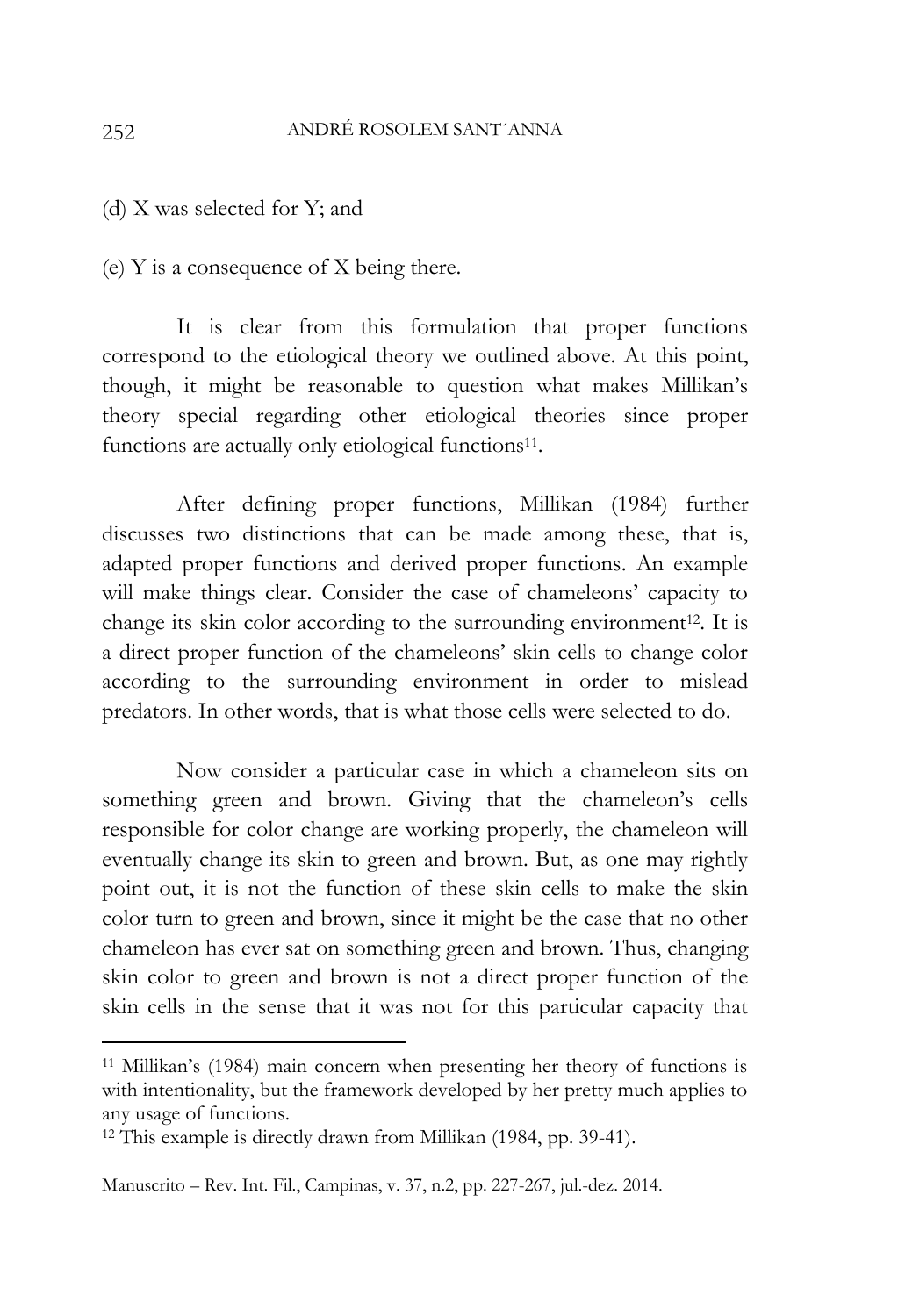they were selected for. Rather, to say that the function of the skin cells is to change skin color to green and brown is to say that the skin cells have a proper function adapted to a given context. Hence, albeit changing skin's color to green and brown may have never happened before, it is still a proper function of these cells to do so. This kind of functional ascriptions relates to, according to Millikan's (1984) definition, an adapted proper function of these devices.

At this point, however, it might seem contradictory to say that such a novel relation (turning skin to green and brown) be in fact a proper function since it is clear that it was not selected to realize it in particular, that is, it was not selected for changing skin color to green and brown.

This is only an apparent problem, though. These functional ascriptions are genuine proper functional ascription because they realize the abstract character of the functional selected effect related to the reproductively established family R of which these skin cells are members. That is, the direct proper function of chameleon's skin pattern is to enable the chameleon to change its skin color whatever be the color of the environment in which it is inserted. The direct proper function makes no reference to particular cases, it only establishes the abstract relation between individual and environment that must be respected when these cells function properly.

As we have seen, adapted proper functions respect such abstract relations in a given context and that is why they are called adapted. But, at the same time, they are not direct proper functions; they are, on the other hand, only derived from the capacity the token of those skin cells have as belonging to a reproductively established family R which members have direct proper functions to change-coloraccording-to-surrounding-environment. Hence, the function those skin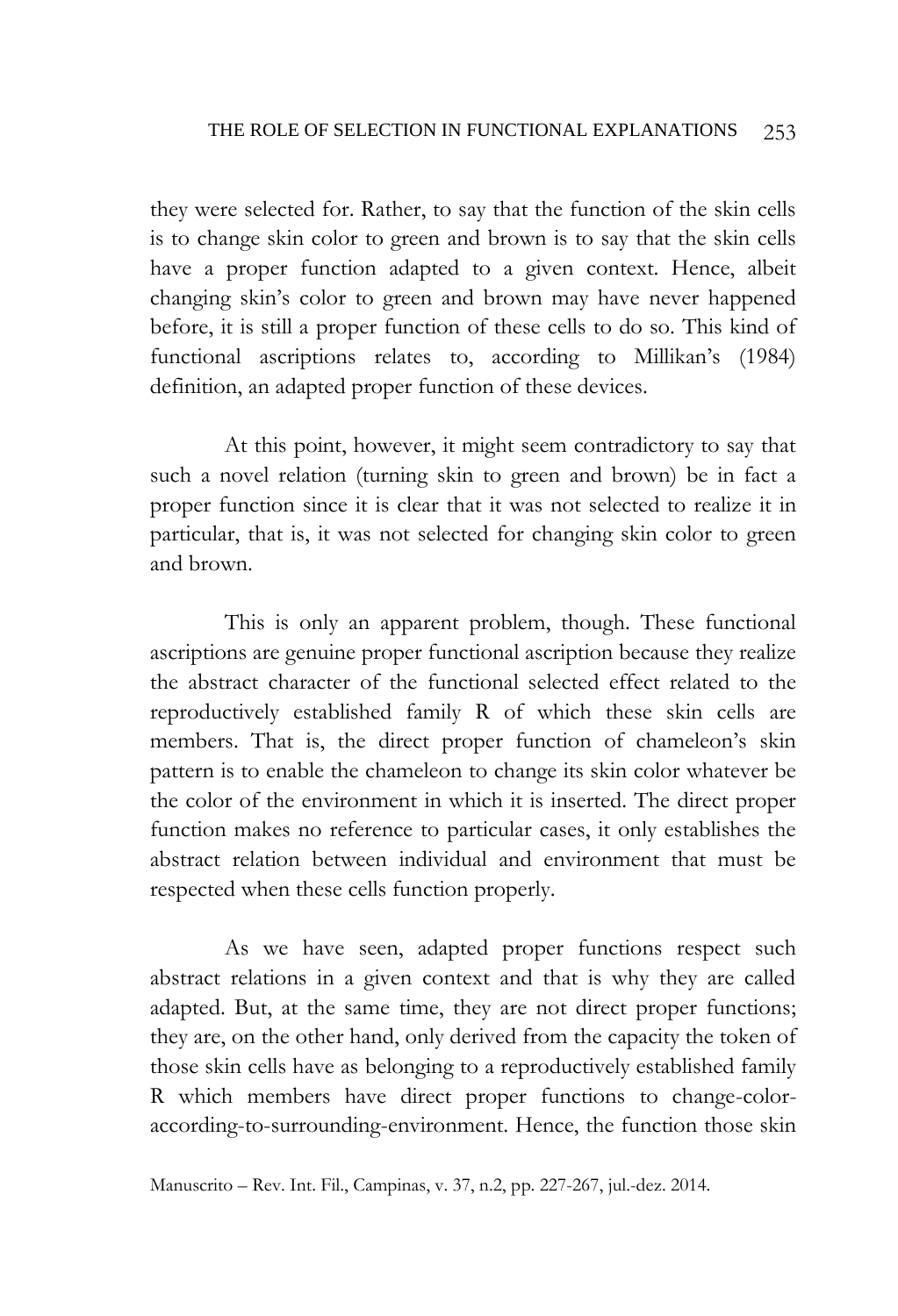cells have to change skin's color to green and brown is a derived proper function from the direct proper function played by the members of the reproductively established family of which the particular chameleon in question is a member.

# **EXAPTATIONS, PROPER FUNCTIONS AND THE IMPORTANCE OF CUMMINS' FUNCTIONS**

Millikan (1999, 2002) has offered an account of the controversial case of exaptations raised in the last section based on her theory of proper functions. In this part, I will suggest, along with Millikan (2002), that what is labeled as exaptations do not offer difficulties for the strong etiological theory. This will depend intimately on the conceptual tools offered by Millikan (1984) that we analyzed on the previous parts of this section.

Exaptations as we have presented are taken to be the functional role some trait T plays that was not selected for realizing this function. Consider the case of the function of dog's mouth<sup>13</sup>. The fact that dogs can carry newspaper to their owners by using their mouth is clearly not a function mouths were selected for, since dogs' mouth were not selected for that function. Consider now that most of the dogs in the world are in fact trained to pick up newspapers and bring them to their owners. By a Cummins' analysis, we would be able to ascribe the function 'to carry newspaper' to dogs' mouth without caring about selective history, since it is pretty clear that their mouths, at least actually, serve that function. Consequently, dogs' mouth would have a function that would not have been selected for and thereby it would not be an adaptation. Carrying newspaper, as long as we consider Cummins' analysis, is thus an exaptation.

<sup>13</sup> Millikan (2002, p. 39).

Manuscrito – Rev. Int. Fil., Campinas, v. 37, n.2, pp. 227-267, jul.-dez. 2014.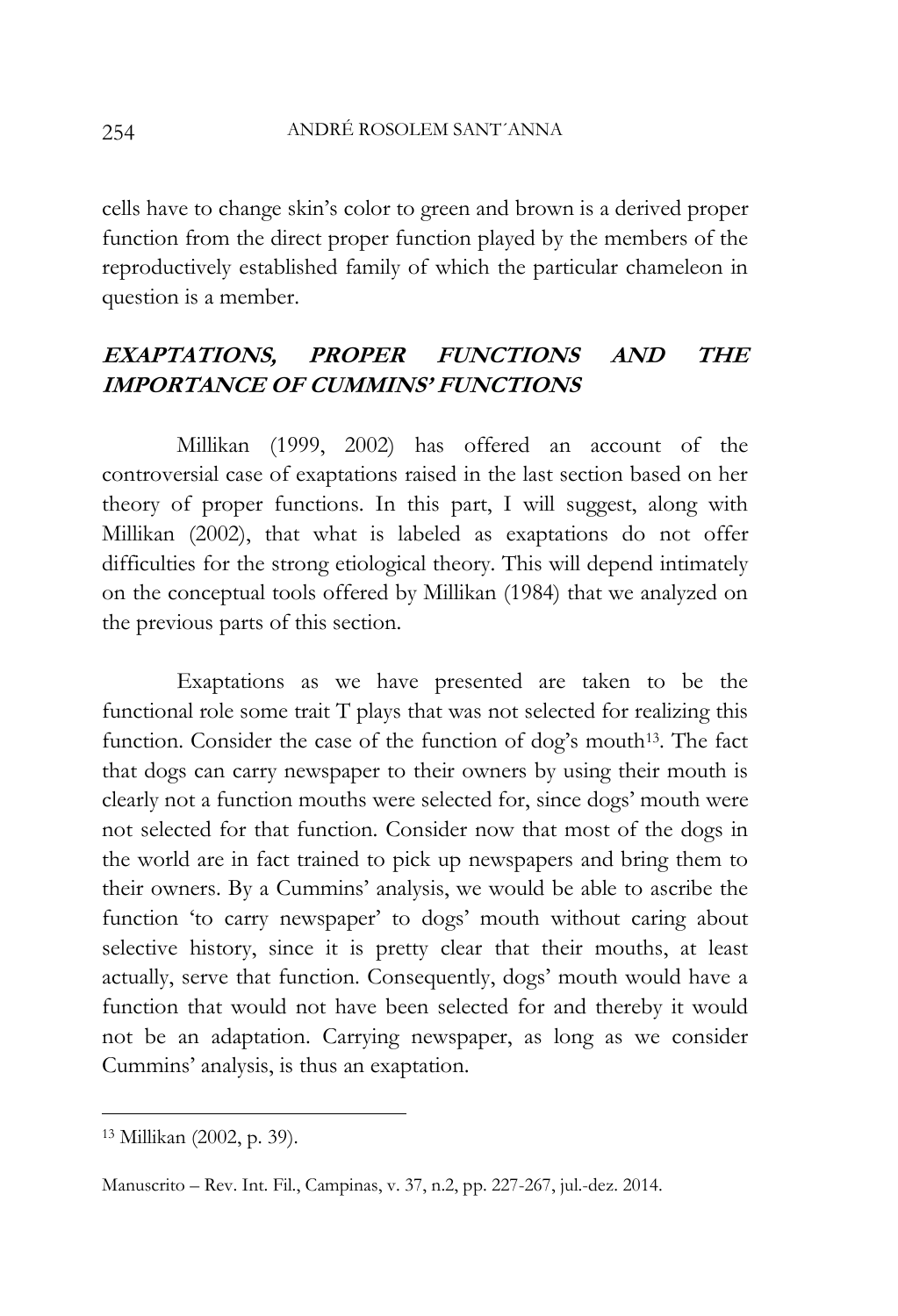These difficulties offered to the strong theory, as one might have noted, can be addressed properly having Millikan's theory of function in hand. The case of the dogs' mouth is very similar to the chameleon's skin cells. We could say that one of the proper functions of dogs' mouth is to make dogs' stand in an abstract relation to its environment, that is, the relation dog-carrying-object. Thus, carrying newspapers is just a derived proper function from the direct proper functions mouths have that are supposed to produce an abstract relation between dogs and environment, that is, the relation of dogcarrying-object. At the same time, carrying newspapers is also an adapted proper function given that it is just a function in a specific context, that is, in places where there are newspapers.

One important point to note here is that derived proper functions also specify an abstract relation between dogs and environment, that is, dog-carrying-determinate-object-with-this-andthat-characteristics. Consequently, we could have a new adapted proper functions (and hence a derived derived proper functions) that derivatively reproduce that abstract relation expressed by the derived proper function of which it is a derivation. This derivative relation could go further on until dogs' mouth are seen as realizing extravagant tasks that are not even close to the direct proper function of mouths. The function of dogs' mouths on these cases would seem so new and different from that of which they were selected for that we would be encouraged to call them exaptations rather than adaptations.

This pathway should be resisted, though. There is no limitation to the length of the 'relation chain' between direct proper functions and its subsequent derived functions in such a way that it becomes a problem for the evolutionary theorist to drawn this chain. However, it should be clear that this problem is an epistemological problem rather than an ontological one. The fact that we cannot draw this chain does

Manuscrito – Rev. Int. Fil., Campinas, v. 37, n.2, pp. 227-267, jul.-dez. 2014.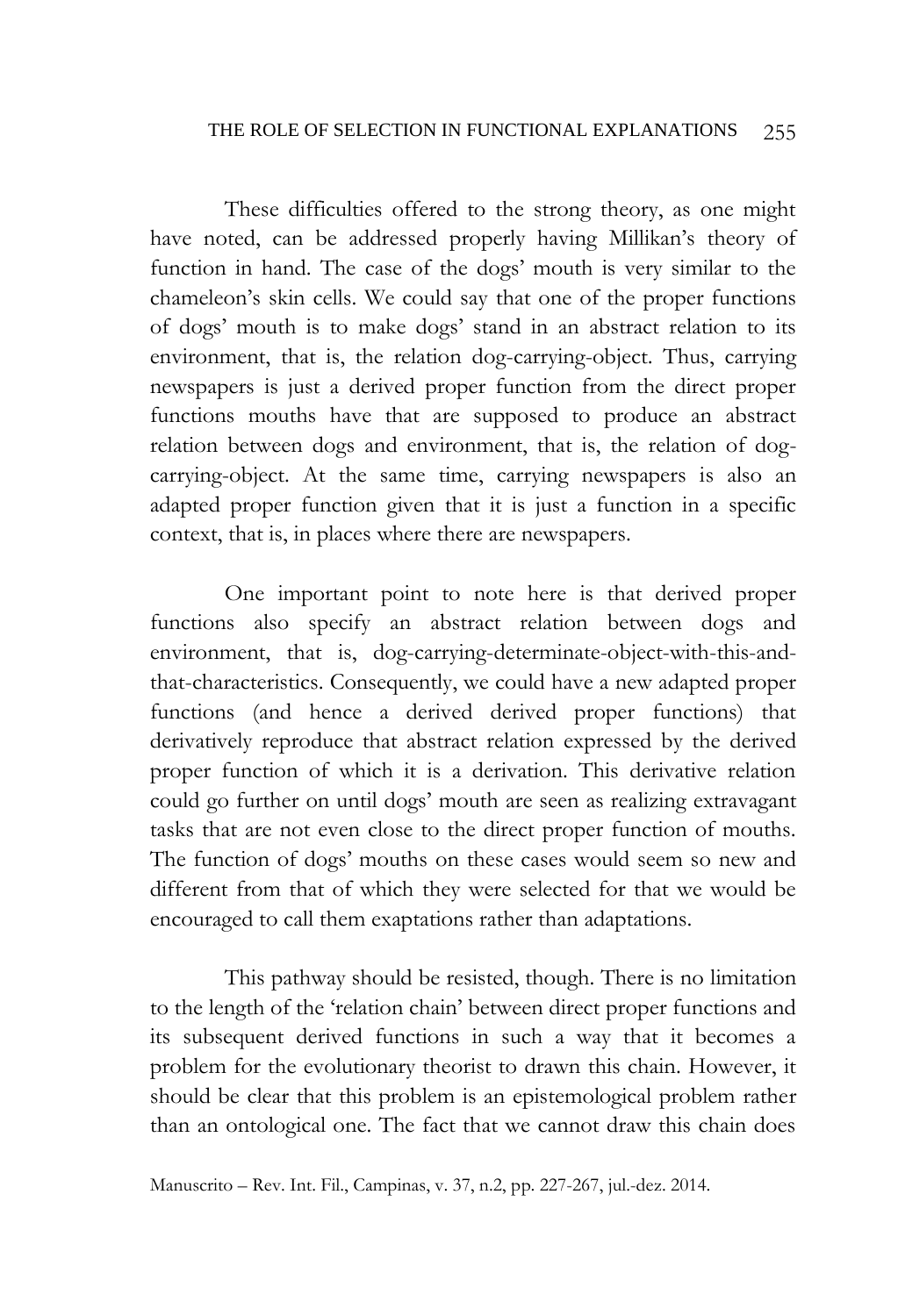not imply that ontologically speaking this chain does not exist. In fact, we may never be able to draw such a complete chain regarding the use of noses to support glasses or of our capacity to read, for instance. But, again, this is an epistemological problem that has nothing to do with the nature of the explanation we are advocating. So, the advantages of such analysis should not be resisted merely on the grounds that it is counterintuitive to think that way.

It follows from these considerations that the concept of exaptation is not after all a useful one, since Millikan's important classification of proper functions gives us a framework to think of the most recent behaviors as legitimate adaptations once they are conformed with direct proper functions of traits T<sup>14</sup>.

Our considerations of Millikan's theory of functions indicates that the ambiguity in the notion of function is just an apparent ambiguity and not a matter of ontological difference, that is, there are not two excluding concepts of functions in the market. If our analysis on the role of selection is right and if Millikan's theory of functions is on the right track, then what was thought to be Cummins' functions are after all only proper functions (derived and adapted ones). So, if our analysis is correct, then it is the case that there are not two concepts of functions to fight against each other.

One might be wondering what could be said of cases such as that of swampman (Davidson 1987). If those are real possibilities, it would follow from our considerations that they do not have functions

<sup>14</sup> Millikan (2002) talks of a possible use of Cummins' functions and the concept of exaptation. I will not address this question here, but I believe Millikan's use of the term is very restricted and those cases should not be considered functional in light of the strong theory we have analyzed here. See Millikan (2002), section 11.

Manuscrito – Rev. Int. Fil., Campinas, v. 37, n.2, pp. 227-267, jul.-dez. 2014.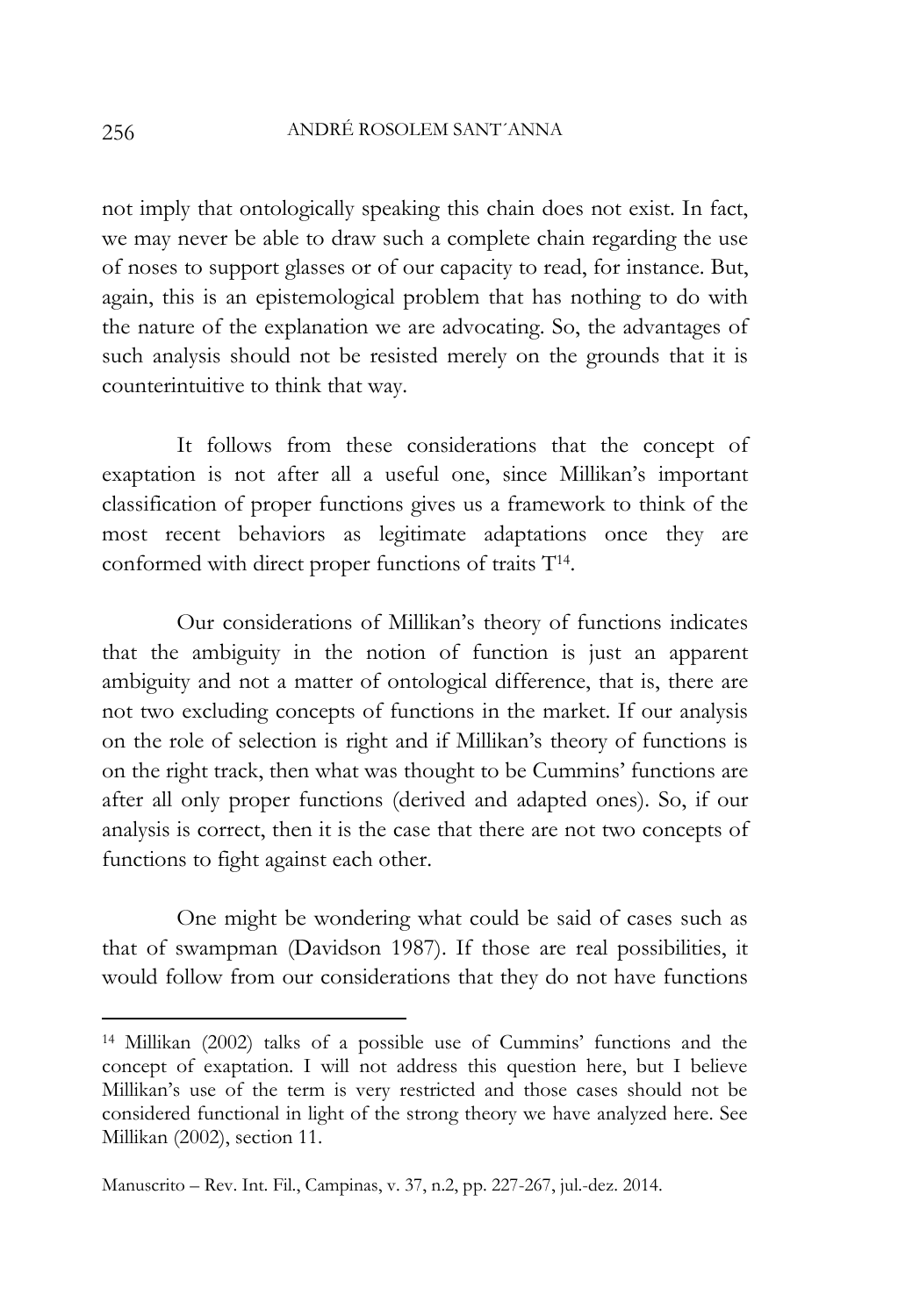since they were not subject of a selective process. Cases of swampman were originally designed to clarify some points in philosophy of mind. Functionalists views of mind have that a mental state can be defined by its causal-role function in both its relation to input-output transitions and to other relevant mental states. The upshot of swampman cases is that a situation where a lightning bolt strikes a tree in a swamp and originates a physical replica of, say, Barack Obama, is perfectly conceivable. By the functionalist view of the mind, we would have to say the Swamp Barack Obama is conscious, since he is functionally identical to the real Barack Obama. Now suppose that besides giving origin to Swamp Barack Obama, this lightning bolt also generates a very rare cosmic accident such that the real Barack Obama is replaced by the Swamp Barack Obama right after the lightning bolt strikes the tree. If functionalism is true, then the Swamp Barack Obama would continue to act just like the real Barack Obama. That, according to Davidson (1987), is very implausible, for the Swampkind just introduced lacks the causal history of the real Barack Obama.

Well, how this relates to our discussion about the strong theory? As Davidson (1987) has pointed out, the absence of the causal history in the Swampkind precludes it from having a mind, for it lacks the evolutionary background that is associated with the real Barack Obama, a legitimate member of the human species and hence a part of the evolutionary history of that species. Now, if we are inclined to hold that the function of biological organs are defined by their etiological functions, then we would have to deny that the Swamp Barack Obama, although having a physically identical heart to the real Barack Obama, does have a heart. The reason is that the biological kind 'hearts' are individuated because of their evolutionary history. Hence, if the Swamp Barack Obama does not have an evolutionary history, then it follows that it also does not have a heart (and neither a kidney, a stomach, etc.),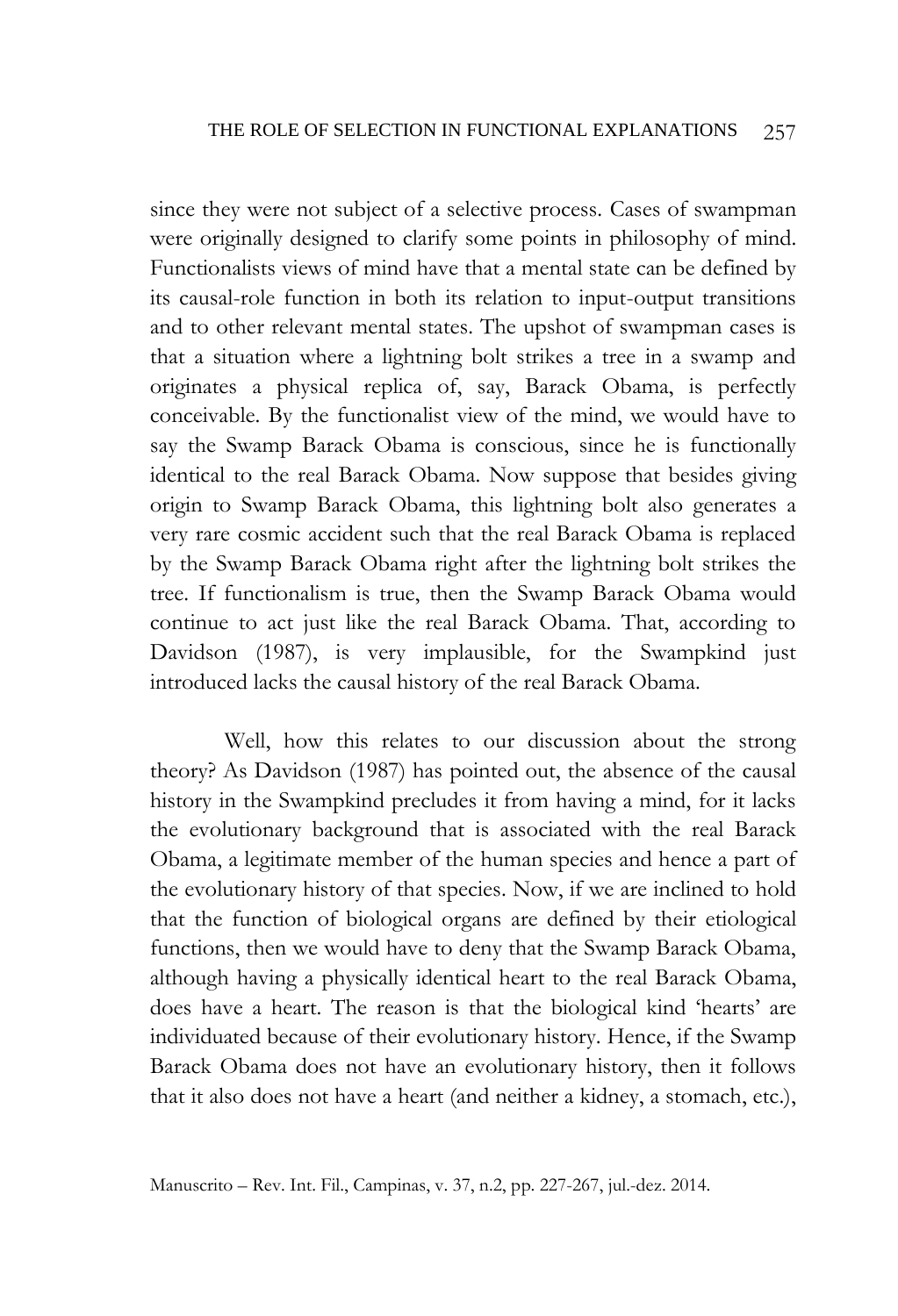although it has a physical organ that physically resembles a human heart.

These considerations would allegedly lead to very counterintuitive consequences of the strong theory. I agree that things just so formulated sketch a very weird scenario, but I think that we should be wary of drawing extreme conclusions from cases like Swampman. The reason why I believe this is that the possibility of Swampman are so counterintuitive as the conclusions that it supports. We may reasonably ask to what extent such a cosmic accident is possible, and if so, whether a physical replica of a human being like Barack Obama would act exactly like the real Barack Obama. We have strong reasons to believe that human adult minds are a result a very complex development process throughout an individual's life. It is a well-known fact, for example, that individuals that for some reason did not develop language skills in earlier development stages have extremely limited capacities to acquire those skills after that specific period. So, without this developmental history, which stems from a very complex evolutionary background, it seems very unlikely that the Swamp Barack Obama would be capable of acting in the same way as the real Barack Obama. By the same considerations, one should be wary of calling a Swamp heart a real heart, for it seems very unlikely to suppose that a brand new heart originating from a lightning bolt strike would function just like a real heart that has been subject to a very complex developmental process and inherits a similarly complex (or perhaps even more complex) evolutionary history.

Another reason why we should resist Swampman cases is because it introduces a rather mysterious element into our general conception of the world. Assuming that such a Swampman case is possible merely as a contingent event would be similar to assume that biological species were created by the will of some deity. Inasmuch as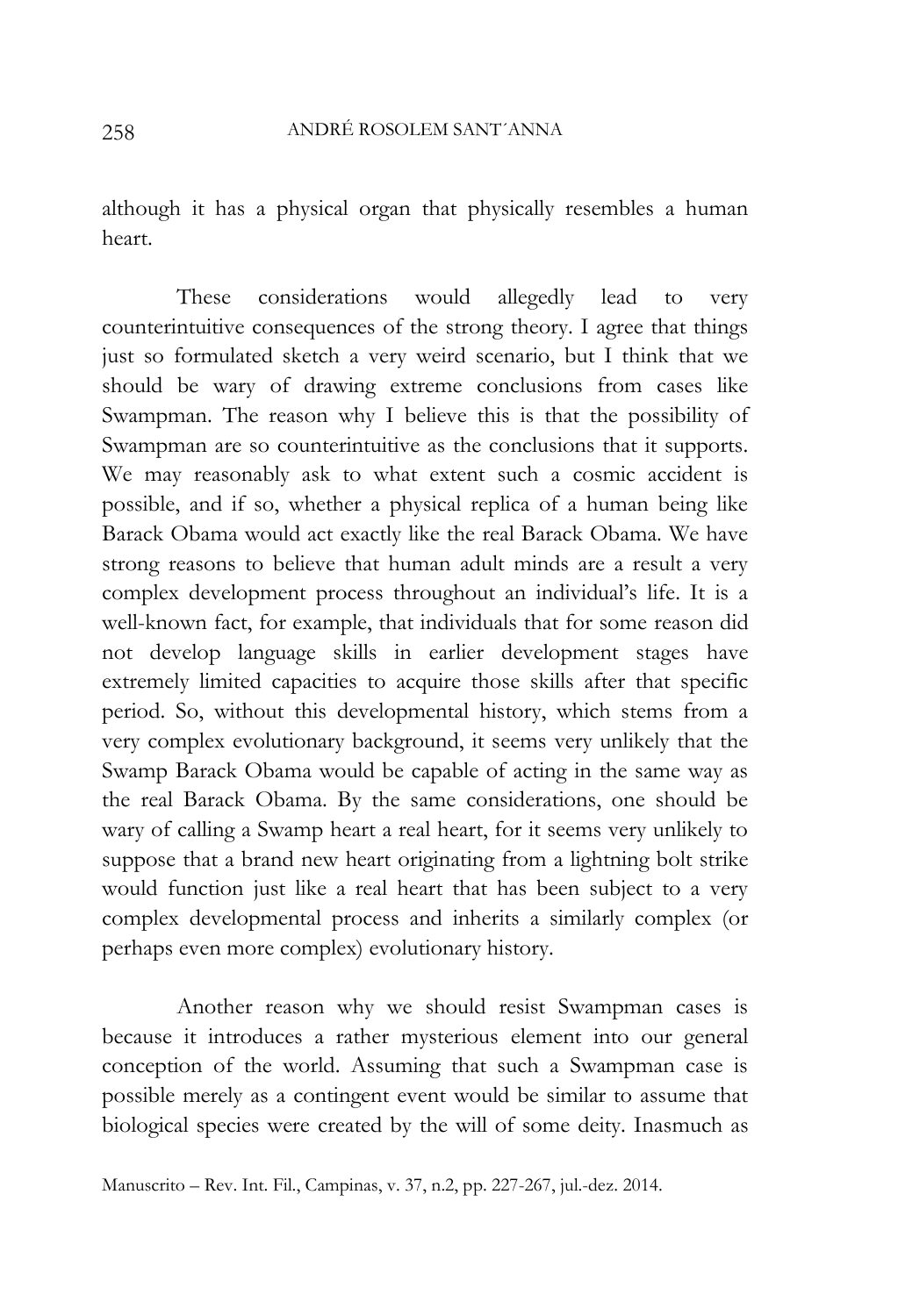we believe that something is a direct product of the will of some volitional agent, there is not any other explanation available to the origin of that entity rather than that it is a product of a volitional act, which is, by its turn, a contingent act. So, if we assume that Swampman cases are possible merely on a contingent basis, then the introduction of a mysterious element in the causal chain of the world is lurking around. However, if we assume that there is a causal explanation for that fact (as we do when considering evolutionary explanations about the origin of species), perhaps one that involves considerations about theoretical relationships that are unimaginable for us today, then the Swampman has, in fact, a causal history, and this causal history is quite different from the one that biological beings with minds and hearts have. From this point, I think it is safe to say that we should be at least suspicious to hold with much confidence that Swampman have the same ontological status as human beings.

Those considerations are, indeed, not conclusive, but so isn't the case Swampman makes against the strong theory. Either way we are in danger of making a slippery move from what is nomologically possible to what is only logically possible. The transition from the latter case to the former case is a matter of controversy and I cannot address it here, but what should be clear is that Swampman cases alone are no strong reason to harm the strong theory.

Same considerations could be made of Gould and Lewontin's (1979) spandrels. These do not have functions since they were not selected for anything, they are mere consequences of some other things being there. To say that a biological spandrel has a function is only to say that it causally works in a regular way given determinate conditions, but this is not enough to say that it has genuine functions in the strong etiological sense, in spite of all the counterintuitiveness of this claim. It would have a function only if it was a result of a selective process or if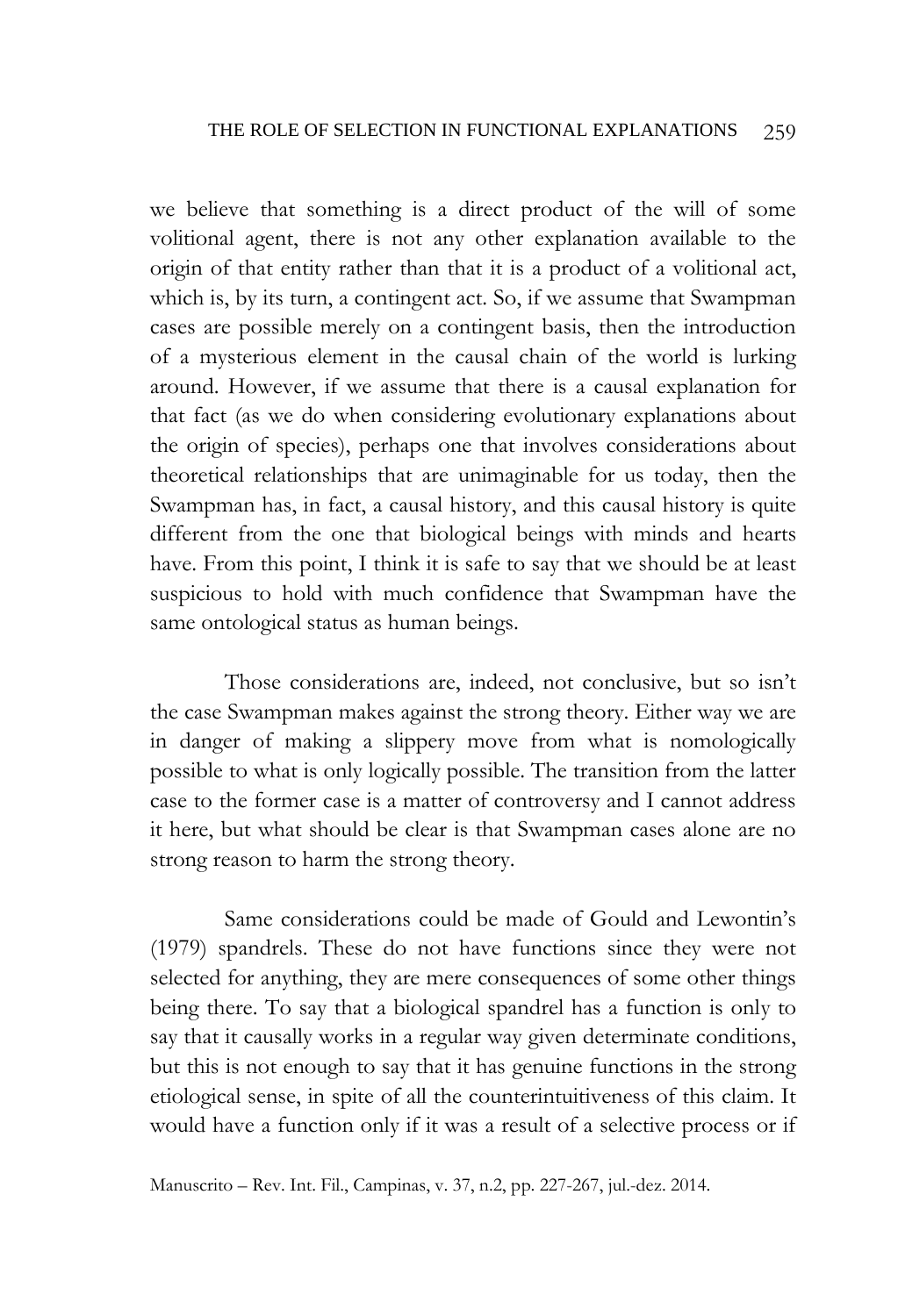it somehow played a proper function derived from other biological devices of which it is a consequence.

Finally, if our analysis is right, it would follow from it that (a) selection plays a central role in functional explanations, which makes (b) the relevant cases of Cummins' function only proper functions, and hence (c) there is only an apparent ambiguity in the notion of function.

## **FUNCTIONAL ANALYSIS**

One unclear point about the controversy between strong etiological theories and exaptations is the following: is the proposal presented here committed to what some philosophers have called conceptual analysis? That is, do our conclusions here indicate that we should find a consensual use to the word 'function'?

I believe that functional analysis is implied when one takes the importance of selection for functional explanations. In fact, the conclusion offered here contrasts that of those philosophers who hold that there cannot be a unified account of functions. To understand this, consider the closing passage of Godfrey-Smith's 1993 paper:

> Lastly, it might be asked: on my view, what reason is there to use the word "function" for both Wright and Cummins functions? What do the concepts have in common that justifies this usage? My reply is: there is no strong reason for using the same word. Both types of function are "explanatorily important properties of components of systems," but this is a very broad category. I doubt if linguistic reform is possible here, as both types of functional ascription are deeply embedded in biological usage. At least let philosophers do the right thing, when we analyze functional characterization: let no philosopher join what science has put asunder. (Godfrey-Smith 1993)

Faced with this, the question I suggest we ask is: why should not we look for a linguistic reform? I believe that this is one of the ways

Manuscrito – Rev. Int. Fil., Campinas, v. 37, n.2, pp. 227-267, jul.-dez. 2014.

260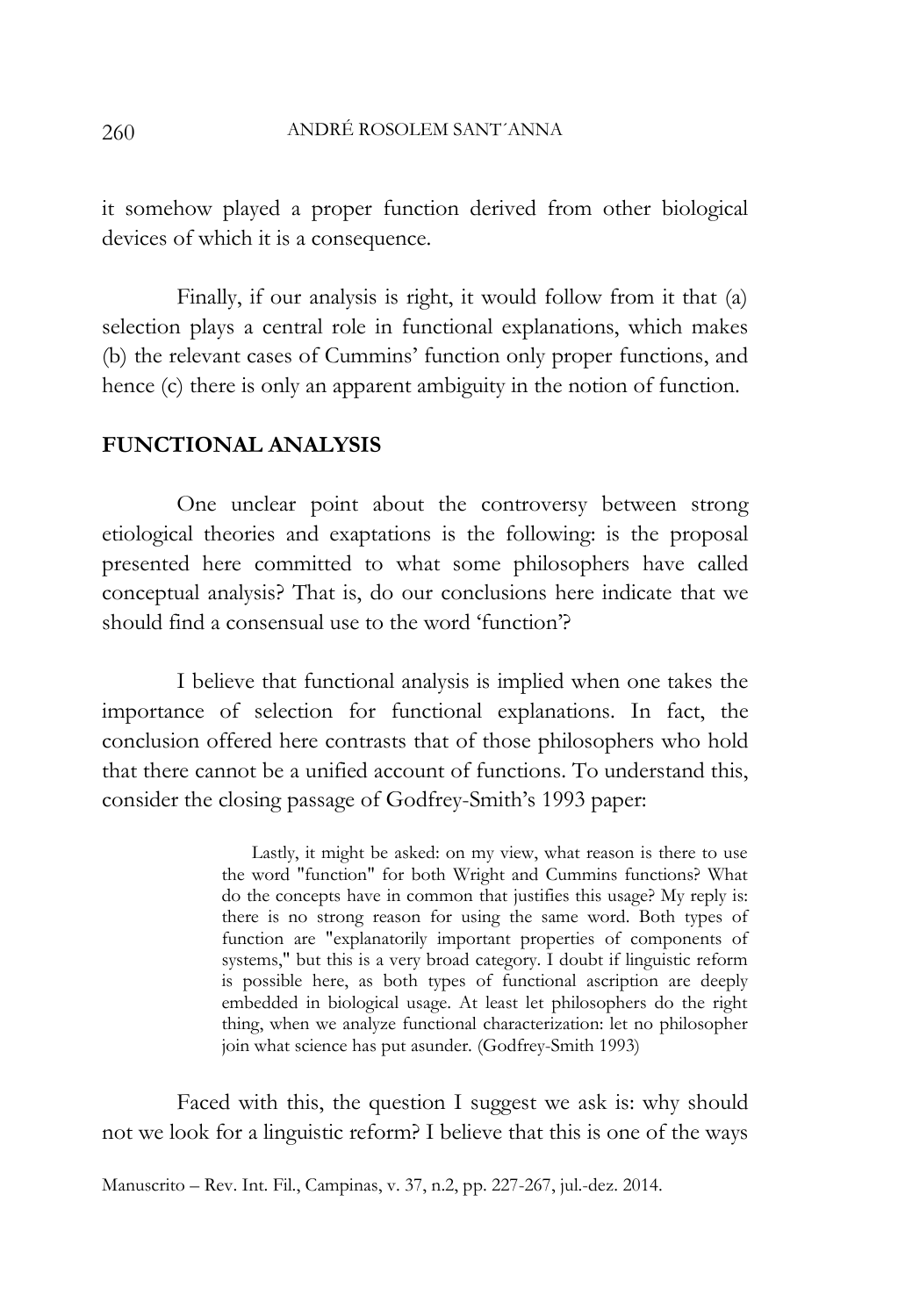the dialogue between philosophy of science and science can be fruitful. It certainly has not been so explicit that the proposal offered here is sympathetic for a linguistic reform, but I take my claims to point out for something of the sort. So, when we say that "Cummins' functions are after all only proper functions", what is implied is that we may give a functional explanation of processes heretofore taken to be paradigmatic uses of Cummins' functions (exaptations, for example) using proper function, although this might be untenable from a practical point of view<sup>15</sup> .

We should also recognize that Cummins' functions and proper functions are not extensional. In Millikan's (2002) discussion of coopted traits that give rise to new proper functions, it is clear that in this case a reduction of Cummins' functions to proper functions is not possible right because proper function and Cummins' functions are not extensional, so this might be a case in biology where Cummins' function play some explanatory role which is not covered by proper functions. However, as I hope to have demonstrated along this section, selection plays an essential role in functional attributions, so, those new functions would not be functions (under the definition presented here) until they are subject to selection. The point is that we could use another term to describe the causal powers of co-opted traits. So, it is reasonable to ask: if we are disposed to deny functions to a swampman because it does not have a selective history, why should we take these new traits to be functional?

Fred Dretske (1996) gives an illustrative example on this point. In Dretske's example, we are asked to imagine a case in which some object of ours simply disappears and it is replaced for a physical identical object resulting from lightning bolts striking somewhere.

<sup>15</sup> See below for more on this.

Manuscrito – Rev. Int. Fil., Campinas, v. 37, n.2, pp. 227-267, jul.-dez. 2014.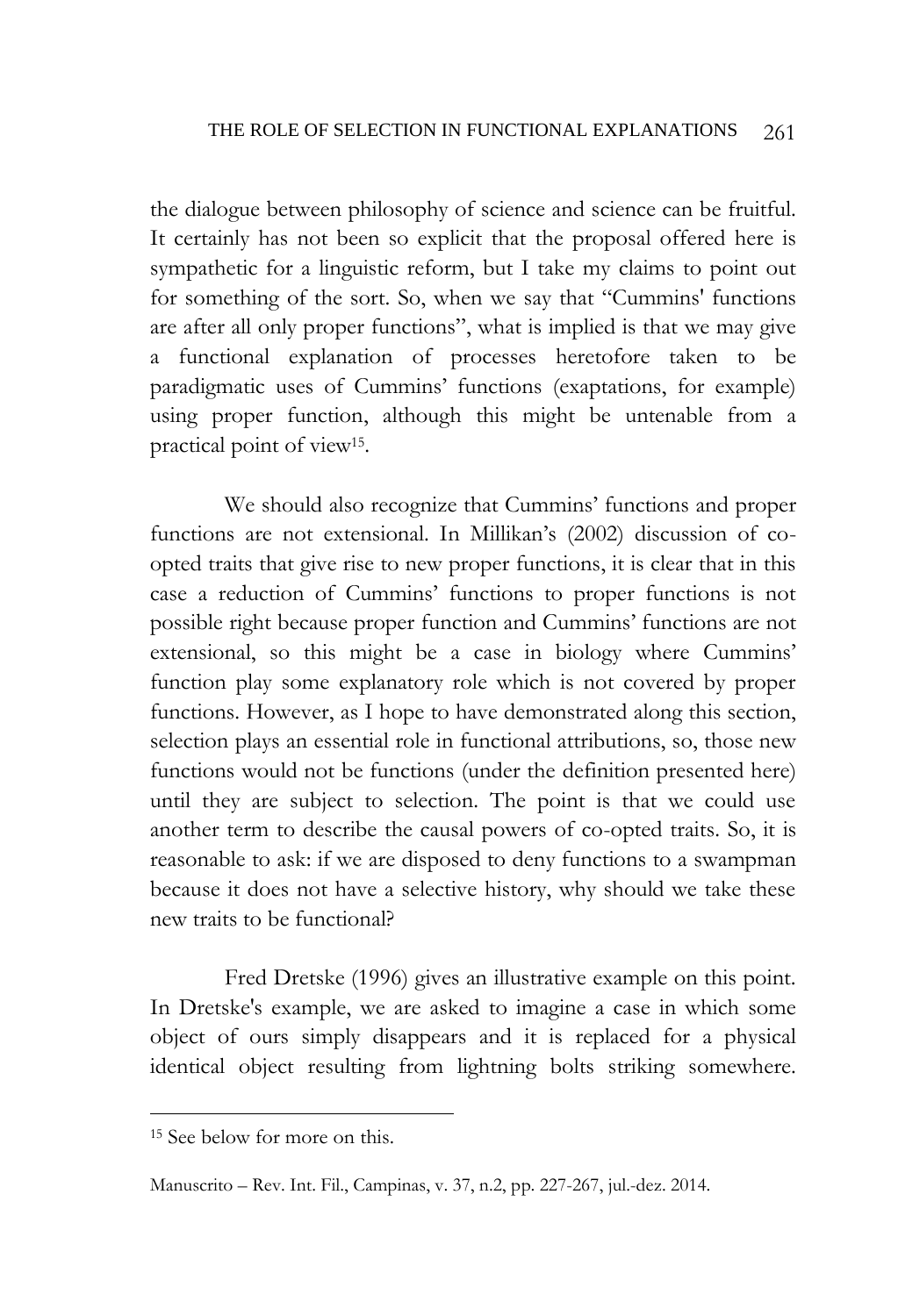Dretske speaks of a wedding ring. Imagine that your wedding ring suddenly disappears but it is replaced with a physical replica of it generated by a lightning bolt somewhere near your bedroom. Given that you see this spectacular phenomenon, Drestke argues that there is no reason why we should still continue to consider that ring as *your* wedding ring, since it is not the ring you were using in the day you got married. What makes that previous ring *your* wedding ring is the history behind it. Any physical copy of it simply would not be that ring since it does not have the same history as *your* ring does.

Another important thing to have clear on this discussion is the relation between the concept of function used in science and the use of the term in our everyday talk. That is, when it comes to the relation between the formal definition proposed here and the ordinary use of function, I think that the everyday use of functions does not need to reflect the constraints posed by the formal definition. An analogy here seems appropriate. The Portuguese word '*tempo'*, which is literally translated by 'time', has an ambiguous use in the everyday talk. It can mean, on the one hand, "time" like in "What time is it?", and it can mean, on the other hand, 'weather' like in "The weather is not so good for a soccer match". Both usages have a similarity in the sense that they are somewhat related to how we describe some phenomena regarding the sun (a certain position of the sun indicates that a certain amount of time has passed or the absence of the sun and the presence of clouds might indicate that it will rain), but it would be misleading to maintain this ambiguity in a scientific context. In the case of physics, Portuguese speakers keep using the word '*tempo'*, which is related to the first common usage, that is, '*tempo'* is used in a quantitative sense like in "a =  $\Delta V/\Delta t$ ". As for the case of meteorology, Portuguese speakers have a quite new word to refer to 'weather', that is, they use the word '*clima'* instead of '*tempo'*, usage which has more to do with the qualitative aspect of the word '*tempo'*.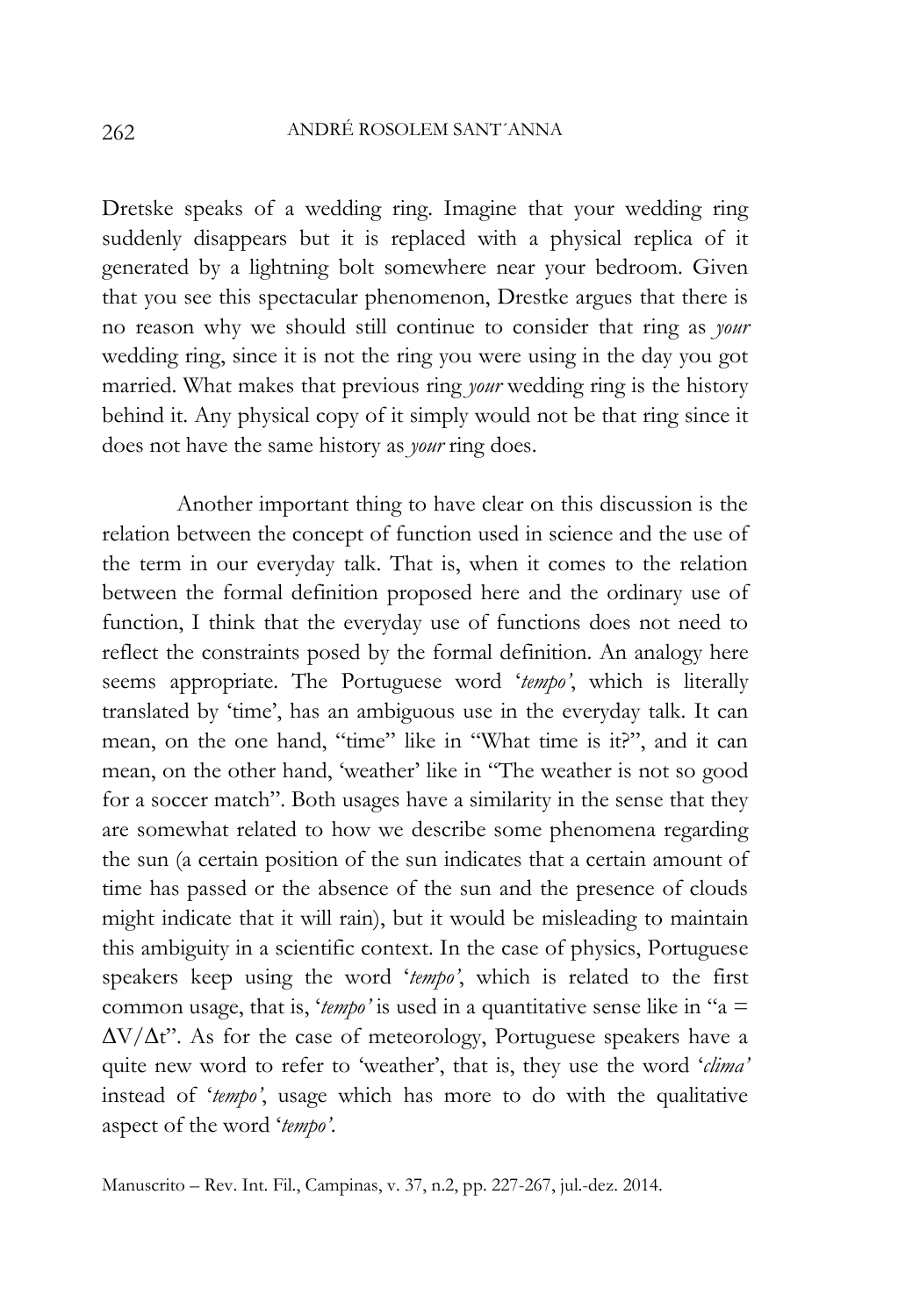#### THE ROLE OF SELECTION IN FUNCTIONAL EXPLANATIONS 263

By the same token, saying that some actual disposition of a device which does not have a selective history has a function should not be banished from our everyday talk. But I believe we must have things clearer in science. And what I expect my argumentation to make clear is that the word function must be used in science strictly for cases where there is a selective history to be told.

One objection that might be raised at this point regards the broader use that Cummins' function have in scientific practice 16 . According to this objection, one cannot just propose an elimination of Cummins' functions based merely on considerations of biological cases. Given that the causal-role conception of functions plays an essential role in other scientific domains such as psychology and artificial intelligence, we would not be allowed to conclude merely from philosophical considerations about biological cases that a linguistic reform could take place.

One thing to bear in mind at this point is that the linguistic reform I am suggesting here is a kind of minimalist reform. That is to say, in other words, that we should seek for new and quite different terms to refer to both etiological functions and Cummins' functions. By suggesting a minimalist reform of this sort, I do not mean to suggest that we should eliminate the practical dimension associated with the use of causal-role or Cummins' conception of functions. One might still use the word 'function' for causal-role functional statements, but that should be accompanied by a quite different term used to refer to etiological functions. In philosophy of mind, some have used the term 'teleofunctions' or 'teleofunctional' to refer to the kind of functional statements that are concerned with teleological considerations, and this might be taken as an attempt to differentiate both kinds of

<sup>&</sup>lt;sup>16</sup> Thanks to an anonymous referee for calling attention to this point.

Manuscrito – Rev. Int. Fil., Campinas, v. 37, n.2, pp. 227-267, jul.-dez. 2014.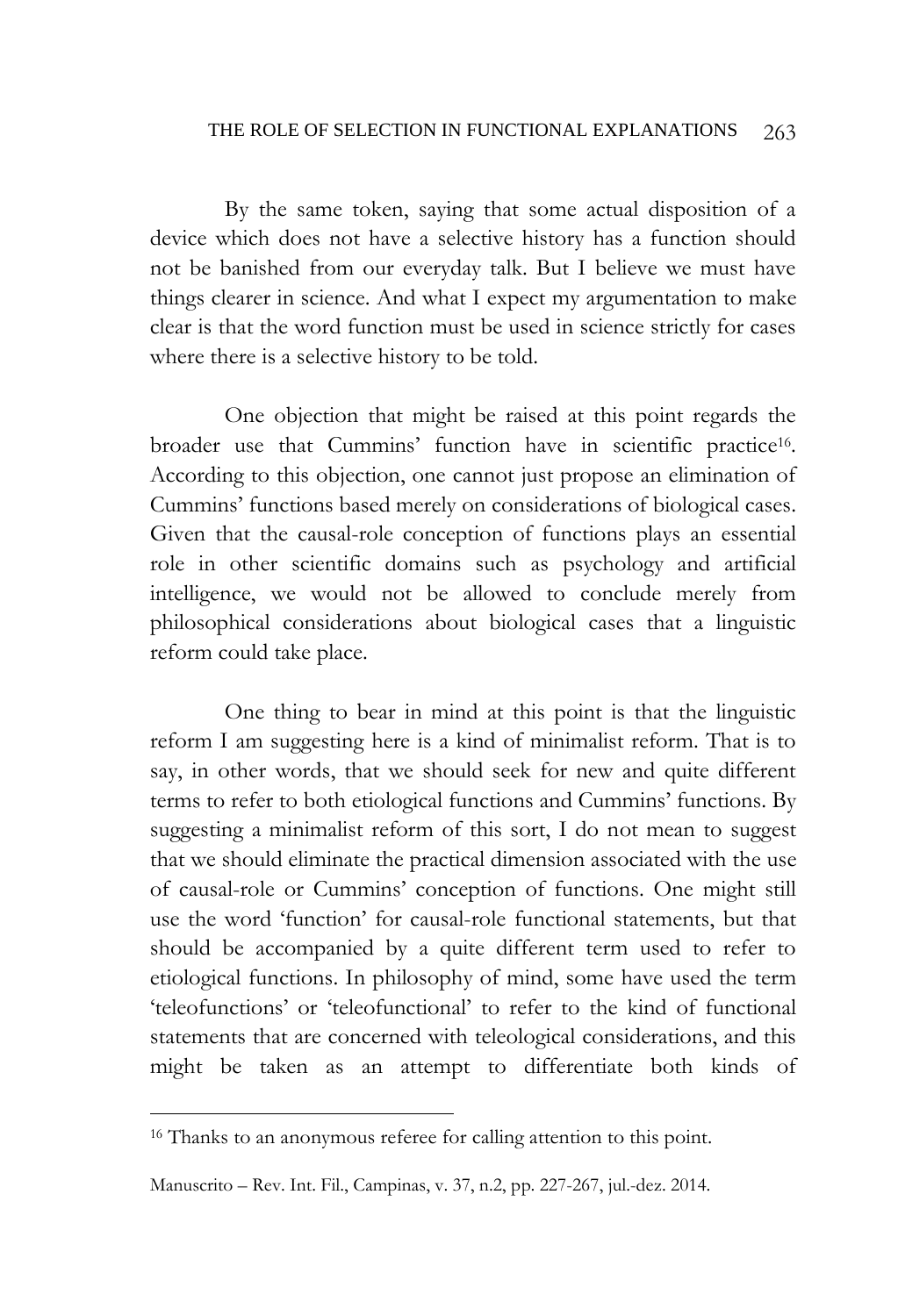explanations, since teleofunctionalist conceptions of the mind would allegedly solve problems that are posed for classical functionalist views (which are by their turn characterized in terms of Cummins' functions).

Now, since I have been arguing that Cummins' functions *are* etiological functions, a linguistic reform of this sort might suggest that I am supporting a distinction of things that are not distinct after all. As contradictory as it might seem at first glance, there is here only a seemingly tension. Let me explain. In fact, the linguistic reform is not intended to support an ontological distinction, but rather to preserve the practical dimension of the use of Cummins' functions and yet to recognize the reductive relation between these two kinds. As I have argued, the reduction of Cummins' functions to etiological functions depend on a fundamental distinction between direct proper functions and derived proper functions. Moreover, as the case of the dog that carries the newspaper shows, one might be inclined to support an ontological distinction between functional statements, since a long chain of derived proper functions may, at some point, seem to detach from its original direct proper function and originate a new function. This, as we have seen, is not due to real ontological differences, but rather to our limited epistemological capacities that conceal us from seeing this long causal or relational chain. It is indeed true that if one had to formulate functional explanations by taking into account this long causal or relational chain in every single situation, then functional statements in science would most likely be rendered impossible. But that is not, I believe, a strong reason for concealing us from drawing the ontological reduction I am proposing here, since the minimalist linguistic reform advocated here is intended to avoid such difficulties.

Also, it is worth noting that this ontological reduction followed by a linguistic reform might be important in some theoretical cases. This is best viewed in instrumentalist conceptions of intentionality in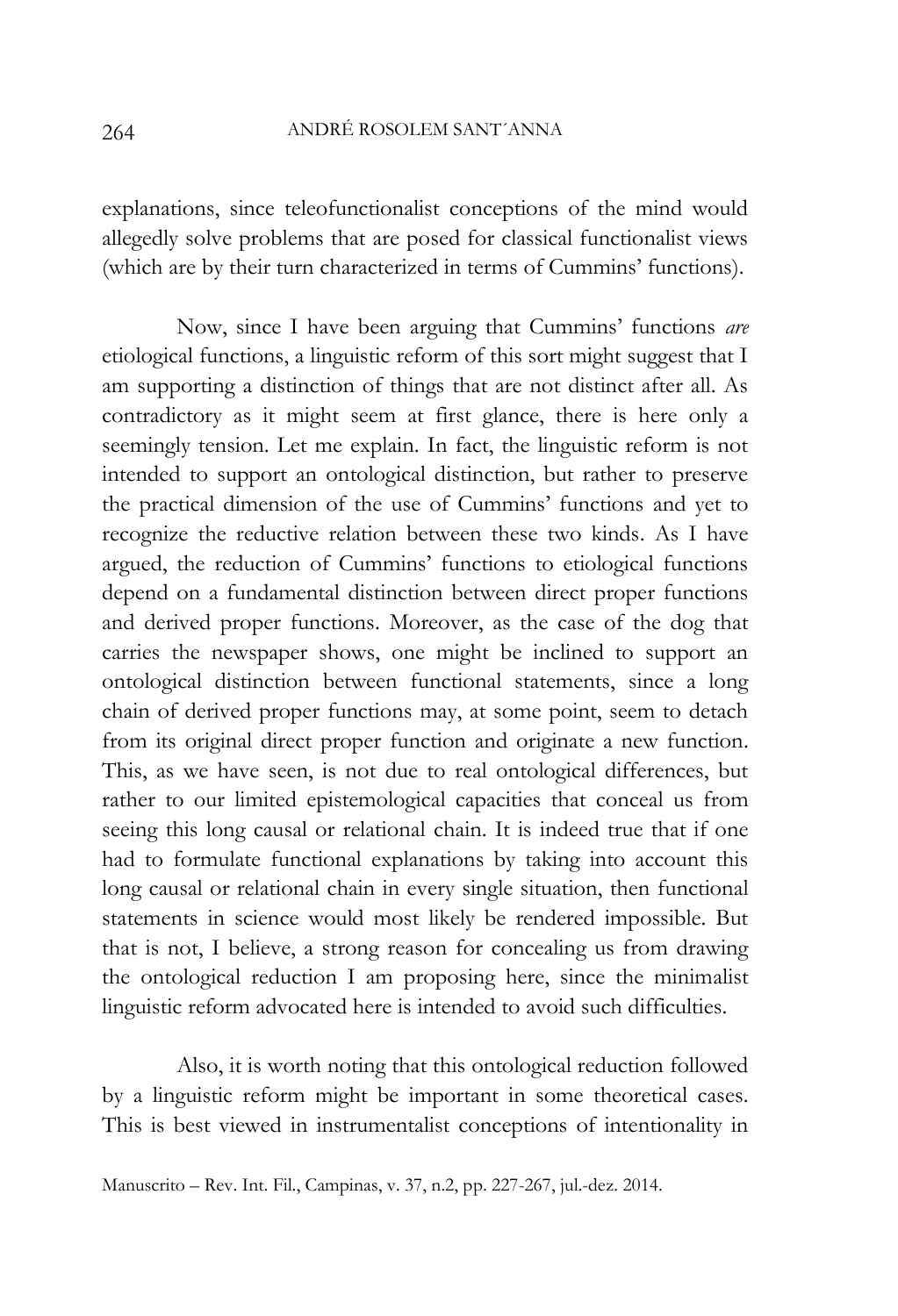philosophy of mind. One might hold that intentional capacities are a result from some sort of social skill we have learned through our evolutionary history and that intentional states, although highly valuable for social interaction, are not ontologically distinct from brain states<sup>17</sup>. In this sense, one may preserve intentional terms (such as belief, desires, etc.) and yet hold that they are nothing else but brain states. The reason for supporting this line of reasoning is that implementing the language of neuroscience in our everyday life would almost likely turn our life more complicated and would possibly render many of our everyday practices impossible. A linguistic distinction, in this case, proves to be useful both for practical reasons and cognitive reasons, since one may preserve the practical aspects of the intentional language and still recognize that they are ultimately brain states. By the same token, applying a clear-cut linguistic distinction between both kinds of functional explanations allow us to preserve their practical dimension without suggesting that there are two ontologically distinguished kinds of function on the market.

To conclude, I believe that my conclusion is pretty similar to Godfrey-Smith's (1993), that is, I do not see any strong reason to use the word 'function' for both Cummins and proper functions, but I disagree with him when he says that philosophers should not attempt to join both usages only because it is deeply entrenched in the scientific practice. For I believe science may have some conceptual definitions that are sometimes misleading, and in my view that is exactly where the work of philosophers is important. So, if what I propose is coherent, there should no more be an ambiguity of the notion 'function' within science.

<sup>17</sup> See, e.g., Dennett (1987).

Manuscrito – Rev. Int. Fil., Campinas, v. 37, n.2, pp. 227-267, jul.-dez. 2014.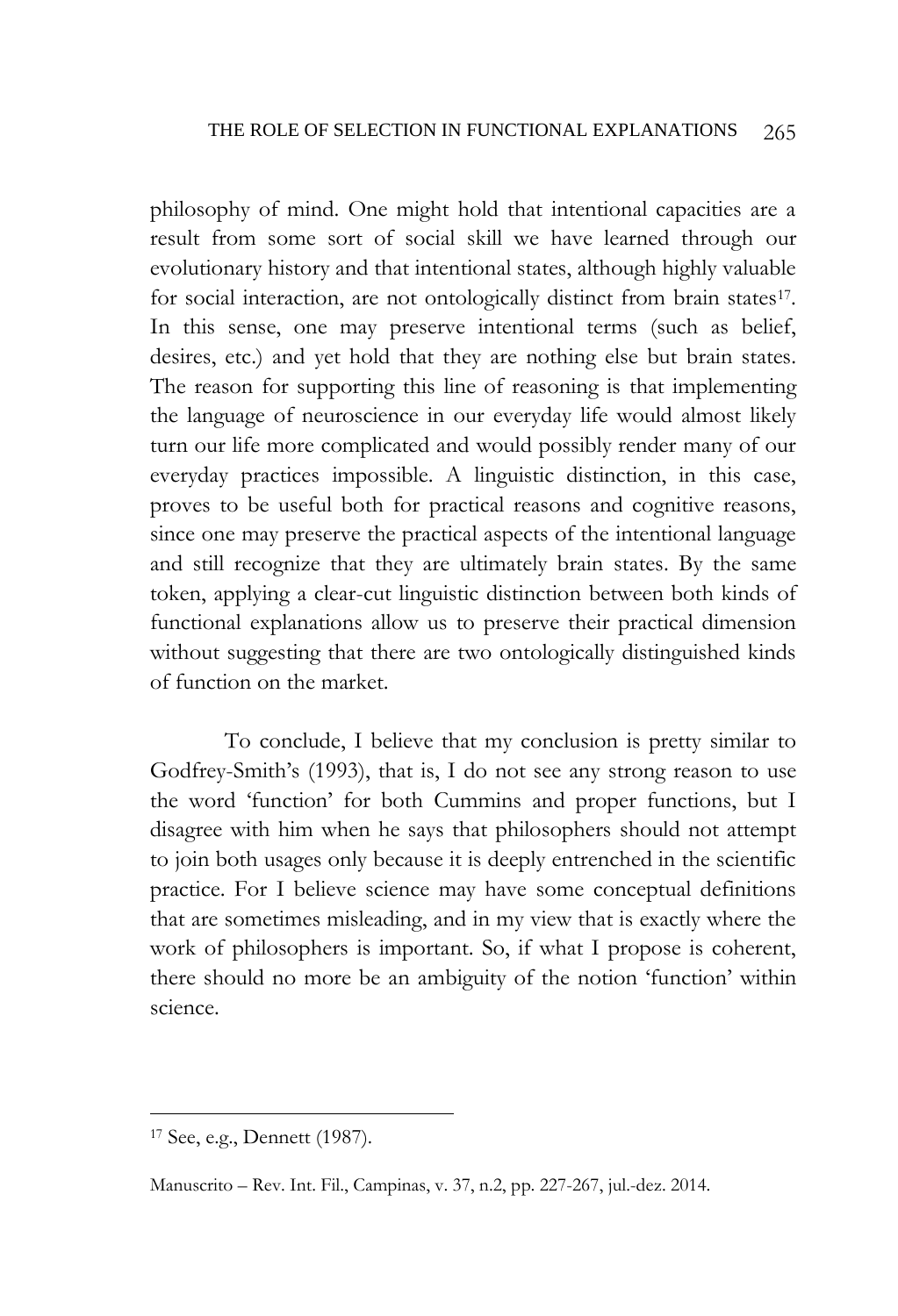#### **REFERENCES**

- ARIEW, A (ed.). *Functions*. Oxford: Oxford University Press, 2002.
- BULLER, D. "Etiological theories of function: a geographical survey", *Biology and Philosophy,* 13, pp. 505-527, 1998.
- CUMMINS, R. "Functional analysis". *Journal of Philosophy,* 72, pp. 741- 765, 1975.
- DAVIDSON, D. "Knowing one's own mind". *Proceedings and Addresses of the American Philosophical Association*, 61, pp. 441–458, 1987
- DENNETT, D. *The intentional stance.* Cambridge: MIT Press, 1987.
- DRETSKE, F. (1996). *Naturalizing the mind*. Cambridge: MIT Press, 2007.
- GODFREY-SMITH, P. "Functions: consensus without unity". *Pacific Philosophical Quarterly,* 74, pp. 196-208, 1993.
- GOULD, S. & LEWONTIN, R. "The spandrels of San Marco and the panglossian paradigm: a critique of the adaptationist program". *Proceedings of the Royal Society, London,* 205, pp. 581-598, 1979.
- \_\_\_\_\_\_. and VRBA, E. "Exaptation a missing term in the science of form". *Paleobiology*, 8(1), pp. 4–15, 1982.
	- \_\_\_\_\_\_. "Exaptation: a crucial tool for evolutionary psychology." *Journal of Social Issues,* 47(3), pp. 43–65, 1991.
- GRIFFITHS, P. "Functional analysis and proper functions". *British Journal of the Philosophy of Science*, 44, pp. 409-422, 1993.
- KITCHER, P. "Function and design". *Midwest Studies in Philosophy*, 18(1), pp. 379-397, 1993.